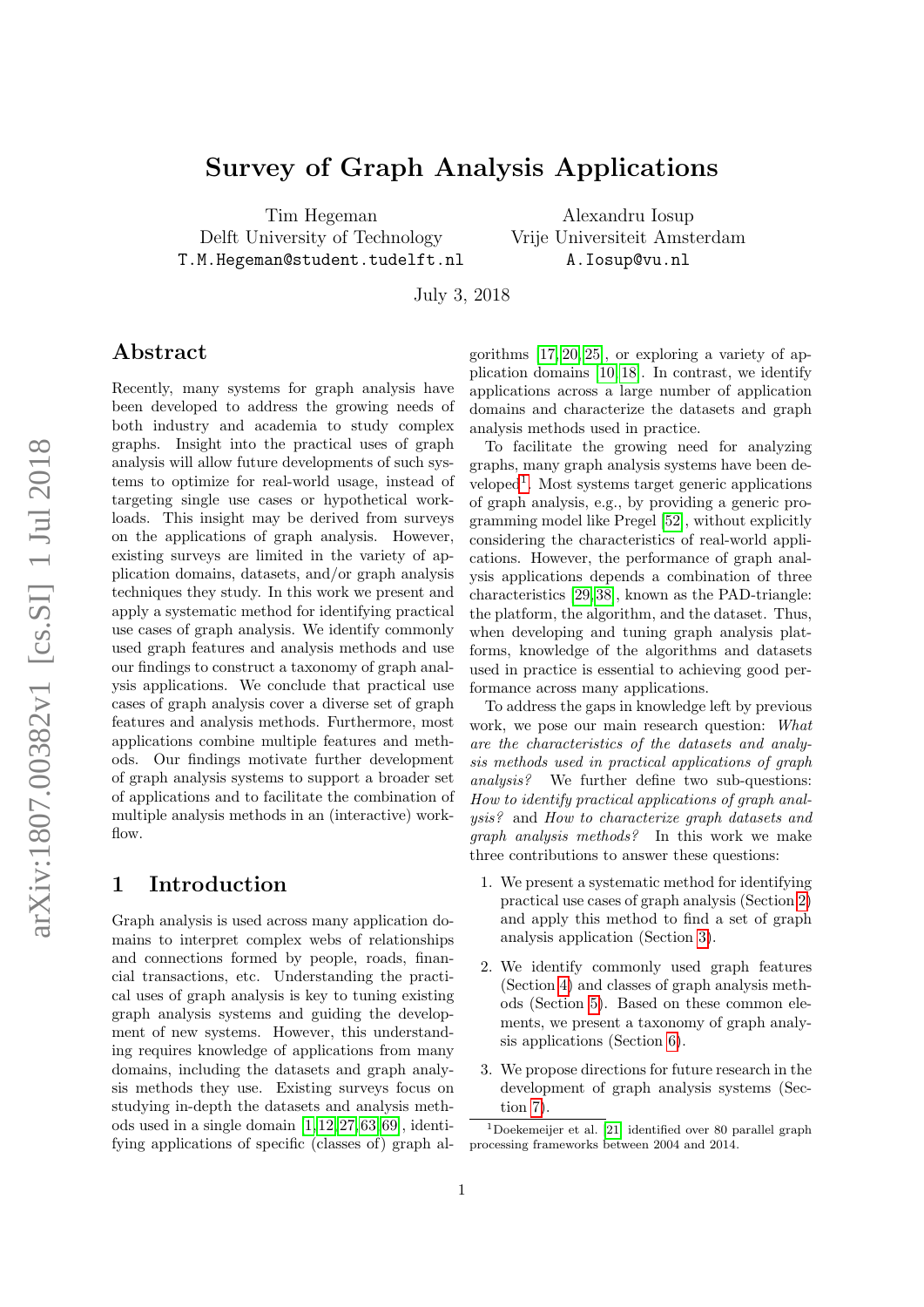# <span id="page-1-0"></span>2 Method for Finding, Selecting, and Characterizing Relevant Material

Applications of graph analysis can be found across many application domains and use a wide range of datasets and algorithms. In this section we define a method for finding and selecting literature on graph analysis applications and for characterizing their datasets and methods.

## <span id="page-1-1"></span>2.1 Selection of a Comprehensive Method

Three common methods used to conduct literature surveys are: unguided traversal of the material, snowballing [\[83,](#page-21-1) [86\]](#page-22-0), and the Systematic Literature Review method proposed by Kitchenham et al. [\[44\]](#page-20-2) Unguided traversal of the material is the simple process of reading as much as possible of the topic starting from a seed set of articles (e.g., provided by the supervisor) and continuing with as many articles as the reader can find using the typical repositories and search tools for scientific literature. For example, the reader could pursue every relevant link in each article read, or check all articles in the best conferences and journals in the past decade. The unguided element of the method comes from the lack of definition of stop and search criteria. The decision of which articles to select for review from the set of found articles is left entirely to reader and is not guided by a set of selection criteria. The snowballing method uses similar mechanisms, but imposes guidance elements such as criteria for finding and selecting material.

The Systematic Literature Review method of Kitchenham et al. is a comprehensive method for conducting literature reviews. As summarized in Table [1,](#page-2-0) the methods consists of three major stages: planning, conducting, and reporting. Each of these stages is comprised of a set of steps whose application depends on the application domain and the specific goals of the survey. The stage of conducting the review in the SLR method includes at least three important elements: identifying the repositories and search engines that can deliver relevant material, defining a set of specific keywords (queries) used as automated selection criteria for relevant material, and defining a procedure for manually selecting truly relevant material from the set obtained through automated search.

We compare qualitatively these three methods, considering two criteria: the scale of the resulting dataset, and selection bias. The unguided traversal method can yield any amount of material, but it has an implicit selection bias towards material already known to the reader by relying on the reader to select directions for searching material. The snowballing method results in a large body of relevant material with a minor selection bias caused by the choice of a seed set of relevant material. The SLR method yields a limited set of relevant material and avoids a selection bias through a systematic search.

To make a selection, we first specify the desired outcomes for the two criteria. We prefer a limited number of articles because we would like to do an in-depth manual inspection of each, and we envision a large number of application domains (many of which we do not know) which requires a lack of selection bias. Therefor, we select the Systematic Literature Review method of Kitchenham et al. which best meets our criteria. In the remainder of this work, we follow the steps of the method as listed in Table [1](#page-2-0) where applicable. Notably absent in our approach is the "study quality assessment" step. The quality of the work presented in surveyed material is largely irrelevant to our analysis; we consider only the datasets and graph analysis methods used and do not investigate how well these methods perform with respect to other approaches in a given domain.

### <span id="page-1-2"></span>2.2 Identification and Selection of Literature

To identify relevant literature we considered typical search engines for scientific literature, as recommended by the SLR method. Due to the wide range of application domains that potentially use graph analysis, we excluded any search engine dedicated to specific fields. We selected Google Scholar for its extensive corpus and open access. We used eight queries to search for relevant material as listed in Table [2.](#page-2-1) For each query we retrieved the first 100 search results for further inspection. We conducted our search during January 2018.

Our search queries were formulated to match a wide range of possible applications, but they also match a large volume of irrelevant material. We used manual selection to extract all relevant literature from the body of search results. We selected all articles that explicitly describe the use of one or more algorithms or methods for graph analysis as a primary contribution to address their research question(s). We specifically exclude secondary studies, books, and theses because they typically present multiple applications and inclusion of these applications may have led to overrepresentation of the corresponding application domain. We also exclude articles presenting a system or algorithm for graph analysis unless they target a spe-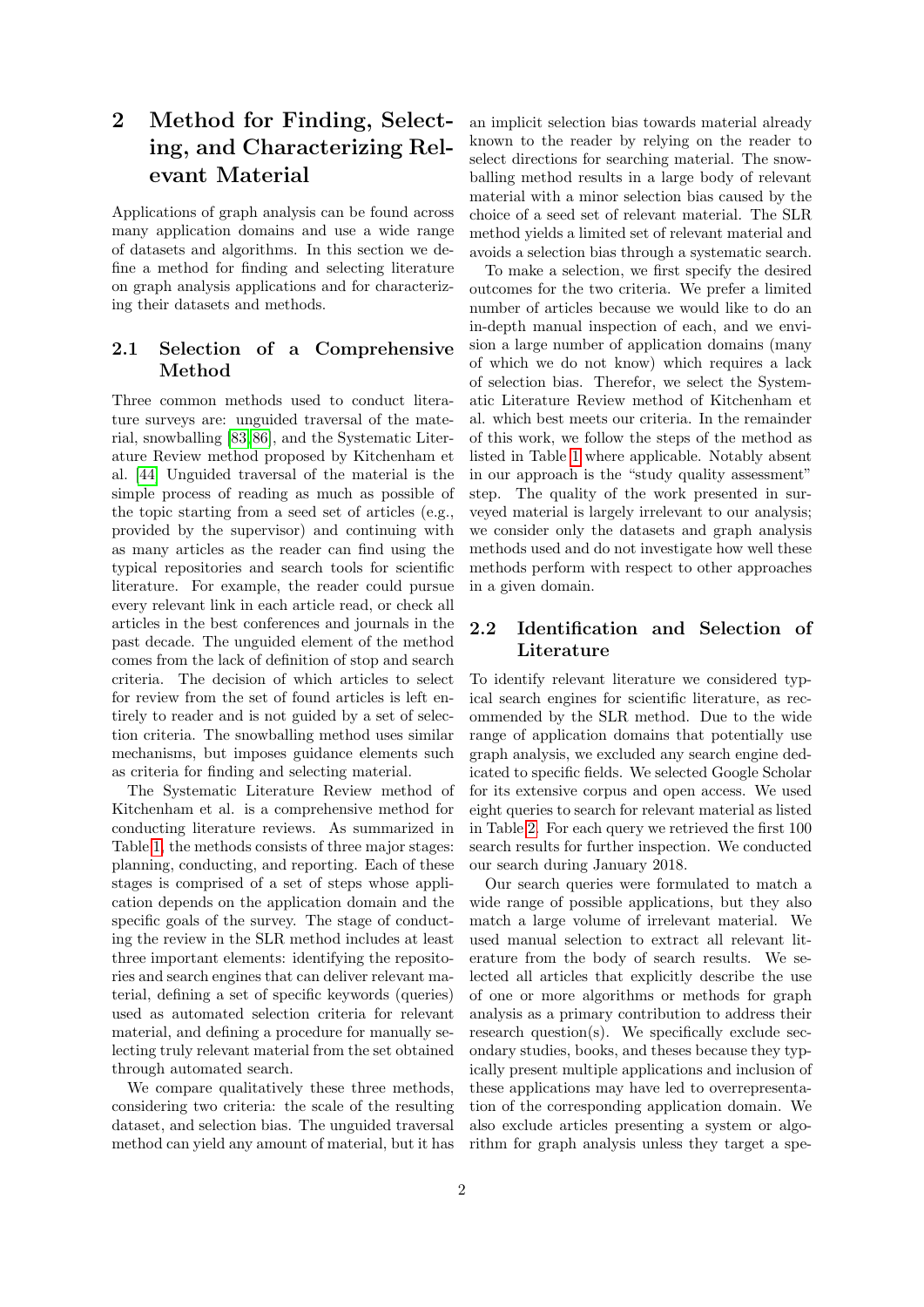<span id="page-2-0"></span>Table 1: Overview of steps that comprise the Systematic Literature Review method by Kitchenham et al. [\[44\]](#page-20-2) The steps we apply in this work are indicated by a checkmark  $(\checkmark)$  and we list the section(s) implementing the step (if applicable).

| Planning the review   |                                         |                |  |  |  |  |  |  |  |
|-----------------------|-----------------------------------------|----------------|--|--|--|--|--|--|--|
|                       | Identification of the need for a review | (S. 1)         |  |  |  |  |  |  |  |
| Х                     | Commissioning a review                  |                |  |  |  |  |  |  |  |
|                       | Specifying the research question(s)     | (S. 1)         |  |  |  |  |  |  |  |
|                       | Developing a review protocol            | (S. 2.1)       |  |  |  |  |  |  |  |
| х                     | Evaluating the review protocol          |                |  |  |  |  |  |  |  |
| Conducting the review |                                         |                |  |  |  |  |  |  |  |
|                       | Identification of research              | (S. 2.2)       |  |  |  |  |  |  |  |
|                       | Selection of primary studies            | (S. 2.2)       |  |  |  |  |  |  |  |
| х                     | Study quality assessment                |                |  |  |  |  |  |  |  |
| Reporting the review  |                                         |                |  |  |  |  |  |  |  |
|                       | Data extraction and monitoring          | (S. 2.3, 3, 6) |  |  |  |  |  |  |  |
|                       | Data synthesis                          | $(S. 4-6)$     |  |  |  |  |  |  |  |
| Х                     | Specifying dissemination mechanisms     |                |  |  |  |  |  |  |  |
|                       | Formatting the main report              |                |  |  |  |  |  |  |  |
| х                     | Evaluating the report                   |                |  |  |  |  |  |  |  |

<span id="page-2-1"></span>Table 2: Search queries used to identify relevant literature. \*Three articles were retrieved via two search queries.

| ID            | Querv              |     | $\#$ Selected $\#$ Analyzed |
|---------------|--------------------|-----|-----------------------------|
| Q1            | graph analysis     | 39  | 34                          |
| $\mathrm{Q}2$ | graph analytics    |     | 3                           |
| Q3            | graph mining       | 19  | 14                          |
| $Q_4$         | graph processing   | 3   | 2                           |
| Q5            | network analysis   | 15  |                             |
| Q6            | network analytics  | 6   | 2                           |
| Q7            | network mining     | 12  |                             |
| Q8            | network processing |     |                             |
|               | Total:             | 96* |                             |

cific application (domain).

The results of the identification and selection process are summarized in Table [2.](#page-2-1) From 800 search results we selected 96 relevant articles (12%). We further reduced this set to 60 articles for in-depth analysis through manual selection while preserving the diversity of application domains among selected articles.

### <span id="page-2-2"></span>2.3 Analysis of Selected Material

To analyze the selected material we used a threestep process. The primary purpose of this process is characterizing the datasets and methods for graph analysis used in practice. First, we scanned each selected article to summarize the application it describes (presented in Section [3\)](#page-3-0). We also identified any notable features of the dataset and the primary method of graph analysis used by each application. Second, we derived a list of common (classes of) graph features (Section [4\)](#page-8-0) and graph analysis methods (Section [5\)](#page-10-0) from the initial analysis performed in the first step. Third, we extracted from each selected article the graph features and graph analysis methods they use. The resulting data was used to construct a taxonomy as presented in Section [6.](#page-13-0)

We manually classified the graph features present in each application. Due to a combination of frequently used terms (e.g., many articles refer to both "directed" and "undirected" graphs) and features not explicitly identified by the authors (e.g., vertex and edge properties, heterogeneity), keyword-based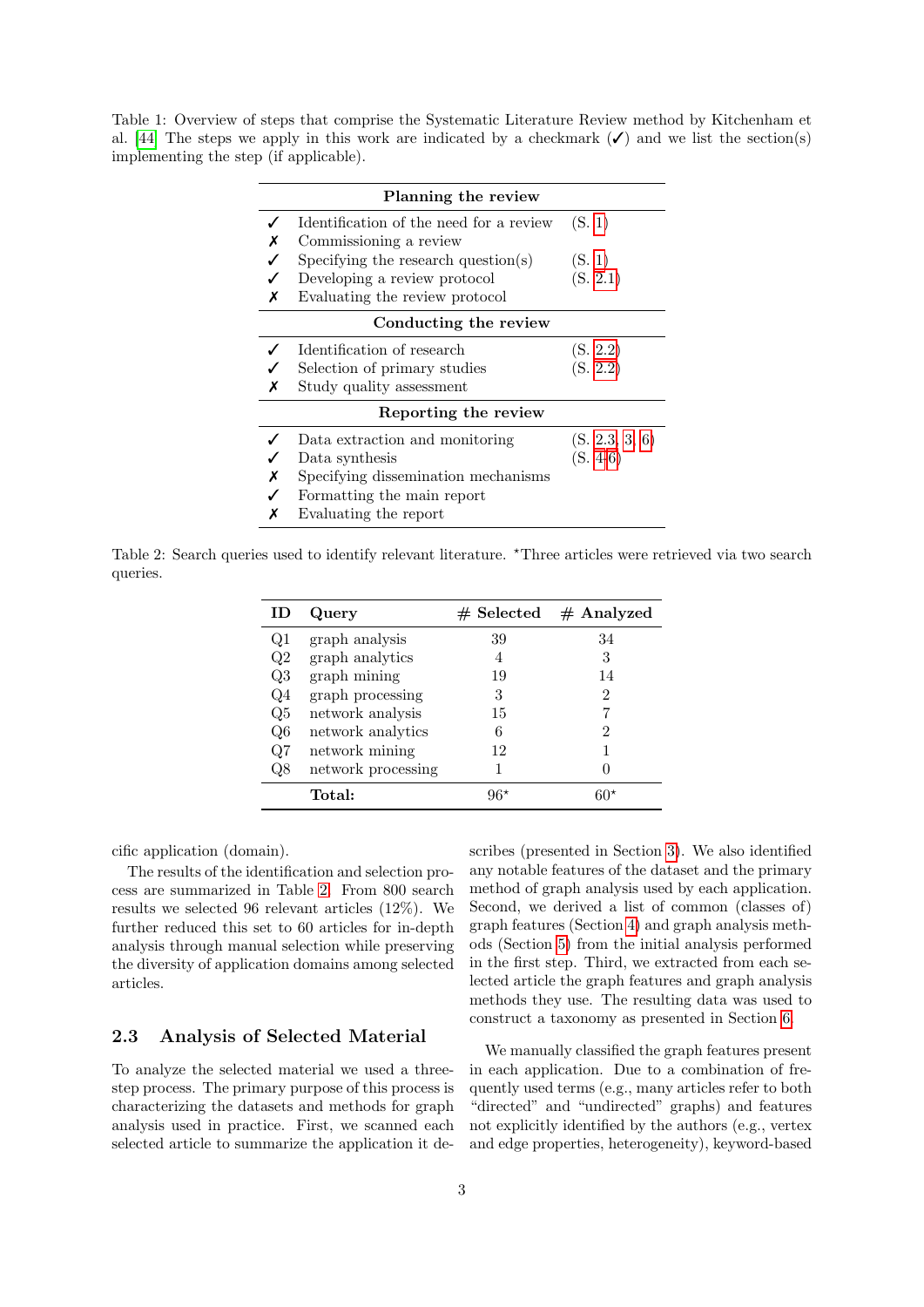search as primary classification method was not feasible. Where plausible we used keyword-based search to validate the results of the manual inspection process (used keywords are listed in Section [4](#page-8-0) where applicable).

To classify the graph analysis methods used by each application, we used search queries for most classes of methods (listed in Section [2](#page-1-0) where applicable), followed by manual inspection of the context of each search result to rule out false positives. We supplemented these results with the list of primary methods extracted during the initial scan of each article, especially for (classes of) methods without well-defined terminology (e.g., no suitable keywords for the "graph mutation" class were found due to the ubiquity of candidates such as "reduction", "merge", "mutate"). Some atypical methods for graph analysis may have been missed in our classification process if such a method was not identified as the primary method of analysis of an article.

#### 2.4 Threats to Validity

Although we selected our method to identify relevant graph analysis applications from a broad range of domains, the specifics of our search strategy introduces three potential biases. First, we restrict our search to scientific literature, so we do not identify any commercial applications if their methods have not been published. Second, we restrict our search to English literature, which may exclude applications that are not well-known in the Englishspeaking scientific community. Third, some of our search queries show a strong correspondence with specific types or analysis, e.g., "mining" returns many application of pattern matching or subgraph isomorphism, whereas "network analysis" often occurs in the phrase "social network analysis", referring to a common set of graph analysis methods.

# <span id="page-3-0"></span>3 Applications

In this section we present the graph analysis applications we have selected and characterized using the method presented in Section [2.](#page-1-0) Applications are grouped by application domain.

#### 3.1 Biology

Biological networks are used to study the interactions of numerous biological entities, including proteins, genes, and organisms. We present in turn the biological applications we characterized.

Protein-protein interaction networks: Li et al. [\[50\]](#page-20-3) propose an algorithm to identify protein complexes in protein-protein interaction networks. Their Local Clique Merging Algorithm (LCMA) iteratively identifies local cliques and merges them if they overlap significantly (i.e., are similar).

Gene regulatory networks: Pinna et al. [\[65\]](#page-21-2) address the problem of deriving a gene regulatory network from observed gene expression levels. The authors construct a network of genes and inferred edges with weights signifying an initial estimate of the probability of an edge's existence. Edges with a probability below some threshold are removed from the network. Using strongly connected components, the authors identify unessential edges (feedforward edges) to derive a final regulatory network.

Metabolic networks: Koytürk et al. [\[45\]](#page-20-4) present an algorithm for identifying common patterns in graph-based representations of metabolic pathways. Their graphs contain one vertex for every unique enzyme in a pathway and edges for interaction between those enzymes. By mining the metabolic pathway graphs of multiple organisms for frequent subgraphs, the authors are able to identify sub-pathways common to many organisms.

Tissue modeling: Bilgin et al. [\[7,](#page-18-7)[8\]](#page-18-8) classify tissue samples by segmenting tissue images to identify cells, linking those cells in cell graphs, computing various graph theoretical measures for each cell graph, and applying machine learning techniques. They apply variations of this method to detect cancer in breast tissue [\[8\]](#page-18-8) and bone tissue [\[7\]](#page-18-7).

Microbial communities: Barberán et al. [\[3\]](#page-17-1) study the co-occurrence of microbes. Their network consists of vertices corresponding to microbes and edges corresponding to statistically significant correlation in occurrence across soil samples. Based on several network measures, e.g., average path length, and a comparison of the network's structure to a random graph, the authors find a distinct separation between two types of microbes: generalists and specialists.

Protein assembly: A typical approach to identifying proteins involves collecting information on the peptide fragments (i.e., parts of a protein) in a sample and assembling these fragments to find proteins that could have been present in the sample. Zhang et al. [\[91\]](#page-22-1) solve the assembly problem using a bipartite graph: observed peptides and potential proteins are mapped to vertices and an edge is added between a peptide and all proteins it is part of. To find likely candidates for proteins present in the sample, the authors reduce the resulting graph by merging vertices with identical connections, extract all connected components, and use a greedy set cover algorithm to find a set of proteins that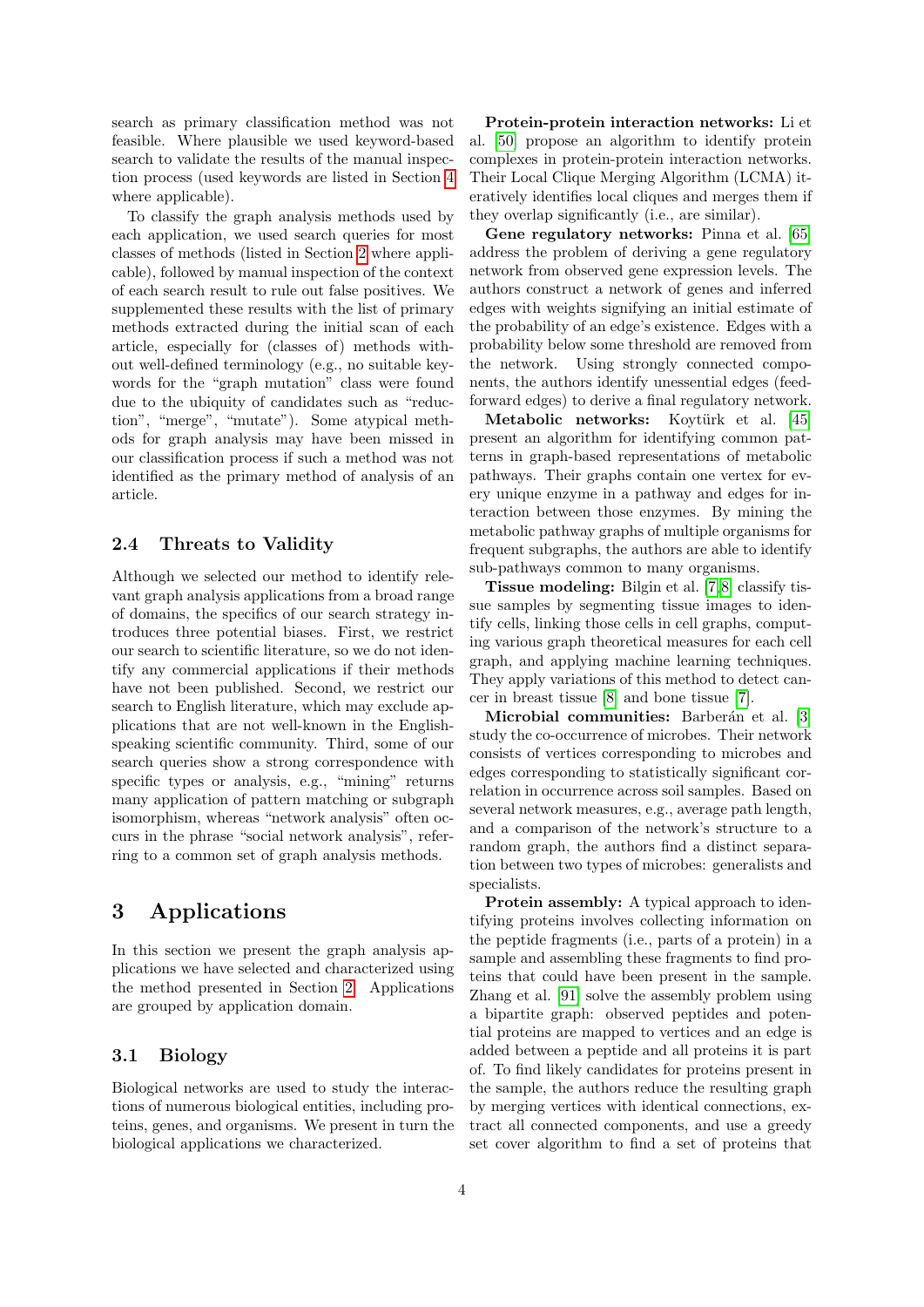cover all observed peptides.

Other: Royer et al. [\[71\]](#page-21-3) propose the Power Graph Analysis method for compressing biological networks. They identify three basic motifs found in many networks: stars, cliques, and bicliques. By iteratively identifying motifs and replacing subgraphs with power nodes, the authors achieve compression rates of up to 85% without losing information for a variety of biological networks.

### 3.2 Neuroscience

The human brain consists of an estimated 100 billion neurons and 1 quadrillion synapses. Although these neurons and synapses naturally comprise a brain network, this network is difficult to collect and analyze due to the small scale of the neurons and the large scale of the resulting network. Instead, brain networks used for practical neuroscience applications consist of brain regions and their communication paths.

Brain networks collected using fMRI are typically undirected and weighted, with each weight representing the level of communication between two brain regions. These weighted graphs are typically converted to unweighted graphs by dropping all edges with a weight below some threshold. The resulting graph can be analyzed for typical smallworld properties: high average clustering coefficient and relatively low characteristic path length [\[82\]](#page-21-4). Medical conditions that have been studied using this technique include Alzheimer's disease [\[74,](#page-21-5) [77\]](#page-21-6), brain tumors [\[4\]](#page-17-2), and traumatic brain injury [\[13\]](#page-18-9). Weighted networks can also be studied directly, as done by Stam et al. [\[76\]](#page-21-7) for Alzheimer's disease patients. The authors further study two damage models, Random Failure and Targeted Attack, through simulation and find that the Targeted Attack model best approximates the deterioration in brain connectivity observed in AD patients.

A directed brain network can be obtained from EEG recordings of electrical activity in the cerebral cortex. This type of network has also been shown to have typical small-world properties [\[90\]](#page-22-2): high average clustering coefficient and low average path length. Various studies have shown deviations in connectivity when affected by certain medical conditions. For example, patients with epilepsy have more regular (i.e., not centralized) activity between brain regions during a seizure [\[85\]](#page-21-8). Spinal cord injured patients show larger levels of internal organization and fault tolerance, possibly as compensation triggered by the injury [\[24\]](#page-18-10).

#### 3.3 Security

Graph analysis powers a variety of security applications, most notably to identify vulnerabilities or anomalies in computer networks.

Network vulnerability analysis: Phillips et al. [\[64\]](#page-20-5) present a system for analyzing vulnerabilities in computer networks using attack graphs. They generate attack graphs from attack templates, i.e., specifications of the pre- and post-conditions of an attack. These templates are combined in a graph in which each node represents a combination of machines, users, and/or permissions that the attacker has obtained and each edge represents an action that may be performed by the attacker to compromise a new machine, obtain more permissions, etc. A cost or probability of success may be associated with each edge to study the most likely paths of intrusion. The authors further describe a variety of techniques to improve security using their system, including selecting from a set of possible security measures the most cost effective, or determining a minimal set of monitors to place such that each attack may be detected by multiple monitors.

Noel et al. [\[61\]](#page-20-6) define a suite of metrics to quantify the vulnerability of a network based on its attack graph, including three metrics based on graph theoretical properties. First, they identify weakly connected components. The presence of separate components in the attack graph is indicative of a lack of vulnerabilities between multiple sets of machines in the network. Second, they identify cycles. Infecting any machine in a cycle gives indirect access to all other machines in the cycle, which represents a larger surface area for attacks. Third, they compute the diameter. A large diameter implies a large number of actions that an attacker needs to take to compromise the entire network.

Malware detection: Kwon et al. [\[46\]](#page-20-7) analyze download graphs to identify droppers, malicious programs that download other programs (i.e., malware, or other droppers) to a host machine. The download graph consists of programs as vertices, and download relationships as edges. The authors extract subgraphs, called influence graphs, rooted in a single program vertex and containing all other programs that have been directly or transitively downloaded by the root program. The authors use a variety of metrics to summarize each influencer graph and use machine learning techniques to classify the root of each influence graph as a legitimate program or a dropper.

Polonium [\[15\]](#page-18-11) detects malware by analyzing a large, bipartite graph of machines and files found on those machines. Polonium uses a belief propagation algorithm to estimate the probability of a file being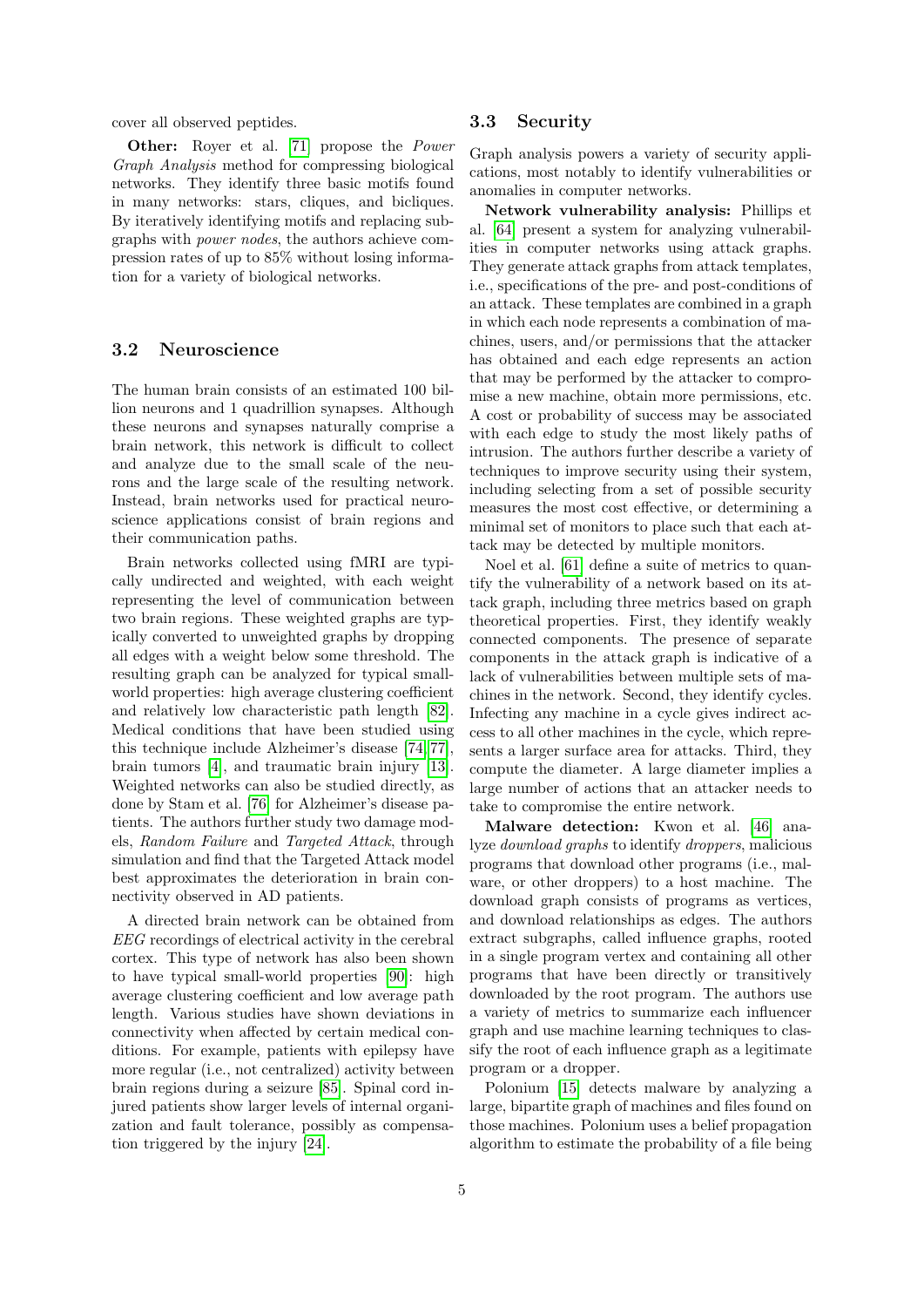malicious. This algorithm is seeded with external data on machine reputation and known malicious files.

Botnet detection: Millions of computers worldwide have been infected by malicious software and are now part of networks of infected hosts called botnets. Many such botnets rely on peer-topeer (P2P) communication to spread commands to members of the network. Nagaraja et al. [\[56\]](#page-20-8) propose a method for identifying a P2P botnet in a communication graph, i.e., a graph in which every host is a vertex and two vertices are connected by an undirected edge if the corresponding hosts have communicated during some period of time. First, the authors use random walks on the communication graph to distinguish fast-mixing hosts (i.e., likely members of a P2P network) from slow-mixing hosts. Next, the vertices are clustered into subgraphs using k-means, and the nodes are clustered using an extension of SybilInfer [CITE], an algorithm based on random walks to extract a strongly connected group of nodes from a graph.

Anomaly detection: Jiang et al. [\[41\]](#page-19-3) analyze DNS traffic to identify anomalies. They model DNS failures as a bipartite graph mapping hosts that have issued at least one failed DNS request to domain names they have queried. Using a matrix factorization algorithm (tNMF), the authors decompose the DNS failure graph into communities of hosts and domains. They analyze each community and identify typical structures: stars and bimeshes. Further, they track the evolution of communities over time.

Video surveillance: Calderara et al. [\[14\]](#page-18-12) use spectral graph theory to analyze trajectories of people observed by video surveillance. The physical space observed in the video is quantized and the observed trajectories are translated to sequences of quantized locations. A graph is constructed with nodes representing a transition from one location to another and weighted edges representing the possibility of moving from one location to another location via precisely one intermediate location (shared by the source and target node). Spectral graph theory is used to filter out noisy trajectories from the graph and to determine if a new trajectory is either consistent with earlier observation or anomalous.

#### 3.4 Software Engineering

Graphs occur naturally in various aspects of software development, e.g., call graphs, control flow graphs, dependency graphs. We describe several applications of graph analysis in software development and related activities.

Identifying and locating software bugs:

Cheng et al. [\[16\]](#page-18-13) localize bugs by mining software behavior graphs. Execution traces of a program are captured as method-level or block-level behavior graphs in which each vertex presents a method or basic block, respectively. Edges in software behavior graphs can capture a variety of control flow relationships, e.g., one method calling another. The authors capture behavior graphs from multiple executions of the same program and label which behavior graphs correspond to faulty executions. Next, they mine the most discriminative subgraph(s) to localize the difference(s) in execution between correct and faulty behavior.

Maxwell et al. [\[53\]](#page-20-9) identify memory leaks in heap dumps by mining recurring patterns of object references. Their heap graph representation contains a vertex for every object in the heap dump and an edge for every reference. The authors first reduce the graph by extracting the dominator tree and using graph grammar reduction to compress typical (recursive) patterns. Next, they mine frequent subgraphs to identify potential memory leaks.

Eichinger et al. [\[23\]](#page-18-14) locate software bugs in call graphs using graph mining. Their approach first reduces call graphs by identifying sequences of identical calls and merging the corresponding subgraphs. Edge weights are introduced to capture the frequencies of calls. Next, the authors use weighted frequent subgraph mining to identify differences between successful and unsuccessful executions, thus revealing potential locations of bugs.

Defect prediction: Zimmermann et al. [\[92\]](#page-22-3) use network measures on software dependency graphs to identify critical binaries and predict defects. They find significant correlation between several network measures (e.g., eigenvector and degree centrality) and the number of defects in a binary. They find that network measures are able to predict 60% of defects, compared to 30% for traditional software complexity measures.

Diagnosing distributed systems:  $G^2$  [\[30\]](#page-19-4) is a graph processing system for analyzing large software execution graphs, i.e., graphs describing sys $tem$  events and their relationships.  $G<sup>2</sup>$  can be programmed to perform custom queries on an execution graph. Underlying these queries are two key operations: slicing (i.e., extracting all events that are causally related to a queried event) and hierarchical aggregation (i.e., merging a set of related events into a single event).

Software plagiarism detection: GPLAG [\[51\]](#page-20-10) detects software plagiarism by representing programs as program dependence graphs. Statements in the program are encoded as vertices, and control flow and data dependencies are encoded as directed edges. Type information is encoded as vertex and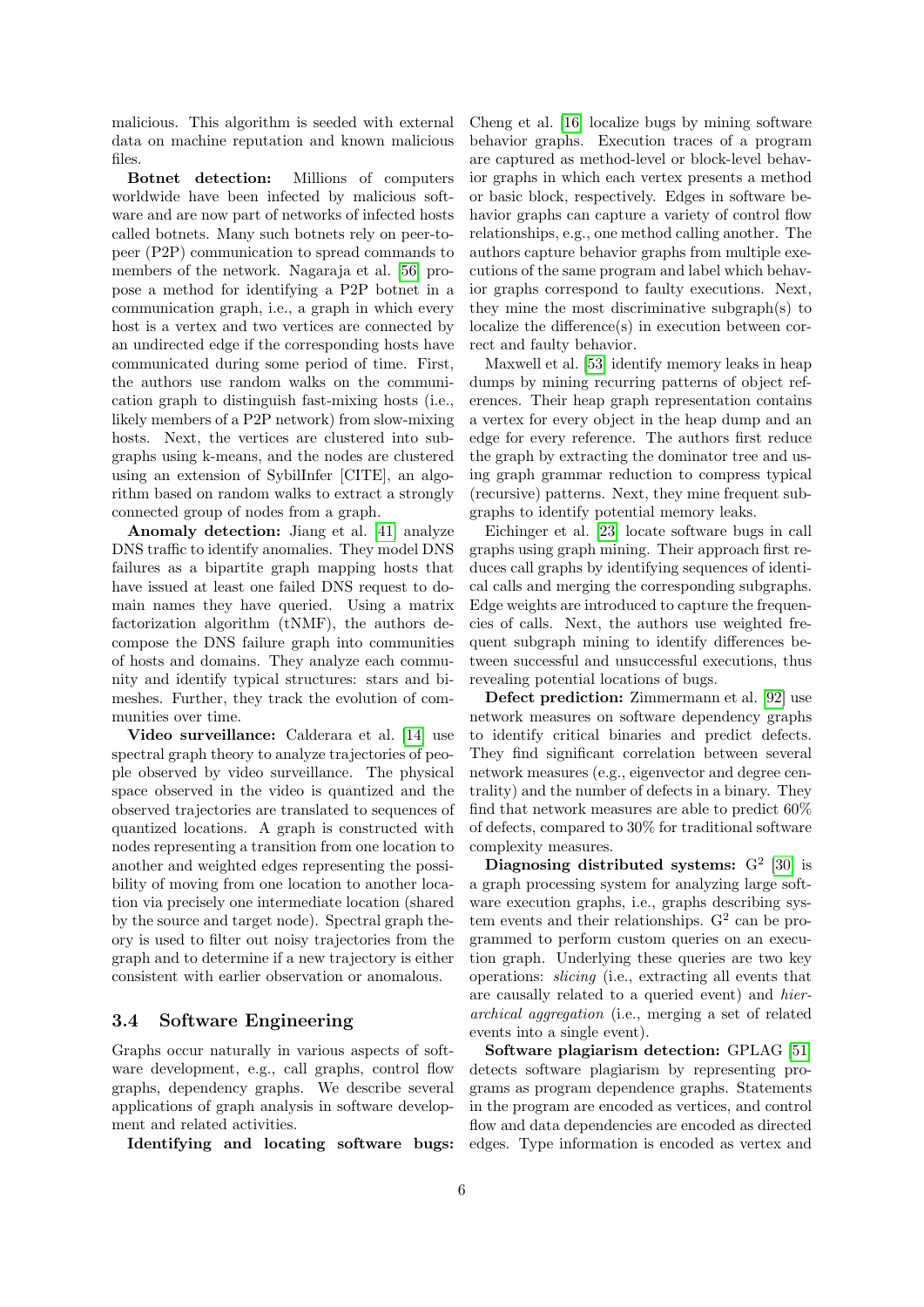edge properties. Commonalities between two program are detected using subgraph isomorphism.

Developer collaboration: Surian et al. [\[78\]](#page-21-9) analyze the SourceForge collaboration network to discover how well connected developers are, what topological structures characterize developer communities, etc. The authors first identify connected components and mark each as either a small or a large community. Second, they mine common patterns among the small communities. Third, they compute the frequency of each pattern in both the small and large communities.

### 3.5 Logistics & Planning

Navigation systems are a stereotypical example of real-world graph analysis applications. More generally, logistics and planning problems are often solved using graphs.

Road networks: Urban street networks can be naturally modeled as a graph; intersections can be mapped to vertices and the roads connecting intersections can be mapped to edges. This is typically referred to as the primal graph representation. For some applications an alternative representation may be preferred. The dual graph representation maps roads to vertices and intersections to edges. Porta et al. describe various methods for analyzing both the primal [\[67\]](#page-21-10) and dual [\[66\]](#page-21-11) urban street graphs.

TrajGraph [\[35\]](#page-19-5) uses graph-based visual analytics to study traffic in urban street networks, in particular using taxi route data. It uses partitioning techniques to reduce the size of the graph for visualization purposes. Further, TrajGraph provides automated analysis of traffic to identify hubs at different points in time. Finally, it allows users to highlight arbitrary areas (i.e., subgraphs) to analyze local traffic.

General planning problems: GraphPlan [\[9\]](#page-18-15) represents a planning problem as a Planning Graph, a leveled DAG in which nodes represent propositions (states?), edges represent action, and levels represent timesteps in the produced plan. The graph is dynamically constructed and pruned one level at a time. A custom heuristic-based traversal algorithm is used to find valid plans.

Hong et al. [\[34\]](#page-19-6) propose a goal graph-based approach to goal recognition, loosely based on Graph-Plan. They use an iterative two-stage algorithm to repeatedly extend the goal graph based on observed actions, followed by the identification of plans and goals that are consistent with the new graph.

Helmert [\[32\]](#page-19-7) proposes a greedy algorithm based on a causal graph for planning problems. The causal graph encodes state variables as vertices and possible causal relationships as directed edges (i.e., an edge from vertex A to vertex B indicates that the value of state variable B may depend on the value of state variable A). Further, every state variable has an associated domain transition graph with a vertex for every possible value of the variable and a directed edge for every transition, annotated with the preconditions for the transition. A plan is found using a heuristic-based traversal of the causal graph. The heuristic includes repeated shortest path searches on domain transition graphs.

Network routing: Daly et al. [\[19\]](#page-18-16) apply social network analysis to routing in mobile ad hoc networks (MANETs). Routing in MANETs is challenging because the network graph is rarely connected. Efficiently delivering messages requires identifying devices that are likely to connect to many other devices, thus quickly spreading the message through the network. By using network analysis techniques, the authors identify devices in the network with high betweenness (i.e., short routes to many other devices) as key candidates for spreading messages.

#### 3.6 Social Sciences

Communication between people has long been studied to understand how groups of people interact. One-on-one communication methods, including (e- )mail, phone calls, and text messaging, can be modeled as a social interaction network in which each vertex represent a person and edges represent that two people have communicated. Similarly, social media platforms like Facebook and Twitter naturally comprise a social interaction network, often with additional information on types of interactions (friendships, follower-relationships, likes, etc.).

Schwartz et al. [\[75\]](#page-21-12) analyze a directed interaction graph derived from mail traffic to discover shared interests. They apply typical SNA techniques, including extracting the largest weakly connected component, computing the diameter, average path length, etc. Further, they cluster the graph using Aggregate Specialization Graph Isolation and Specialization Subgraph Derivation to identify communities with shared interests.

Recently, many studies have analyzed the Twitter graph to identify important users (influencers), authoritative users, etc. For example, TURank [\[87\]](#page-22-4) ranks Twitter users based on authority scores. These scores are computed using a variation of PageRank, called ObjectRank, on the user-tweet graph consisting of users, tweets, follow relationships, post relationships, and retweet relationships. Khrabov et al. [\[43\]](#page-19-8) identify influential Twitter users using a combination of PageRank and a custom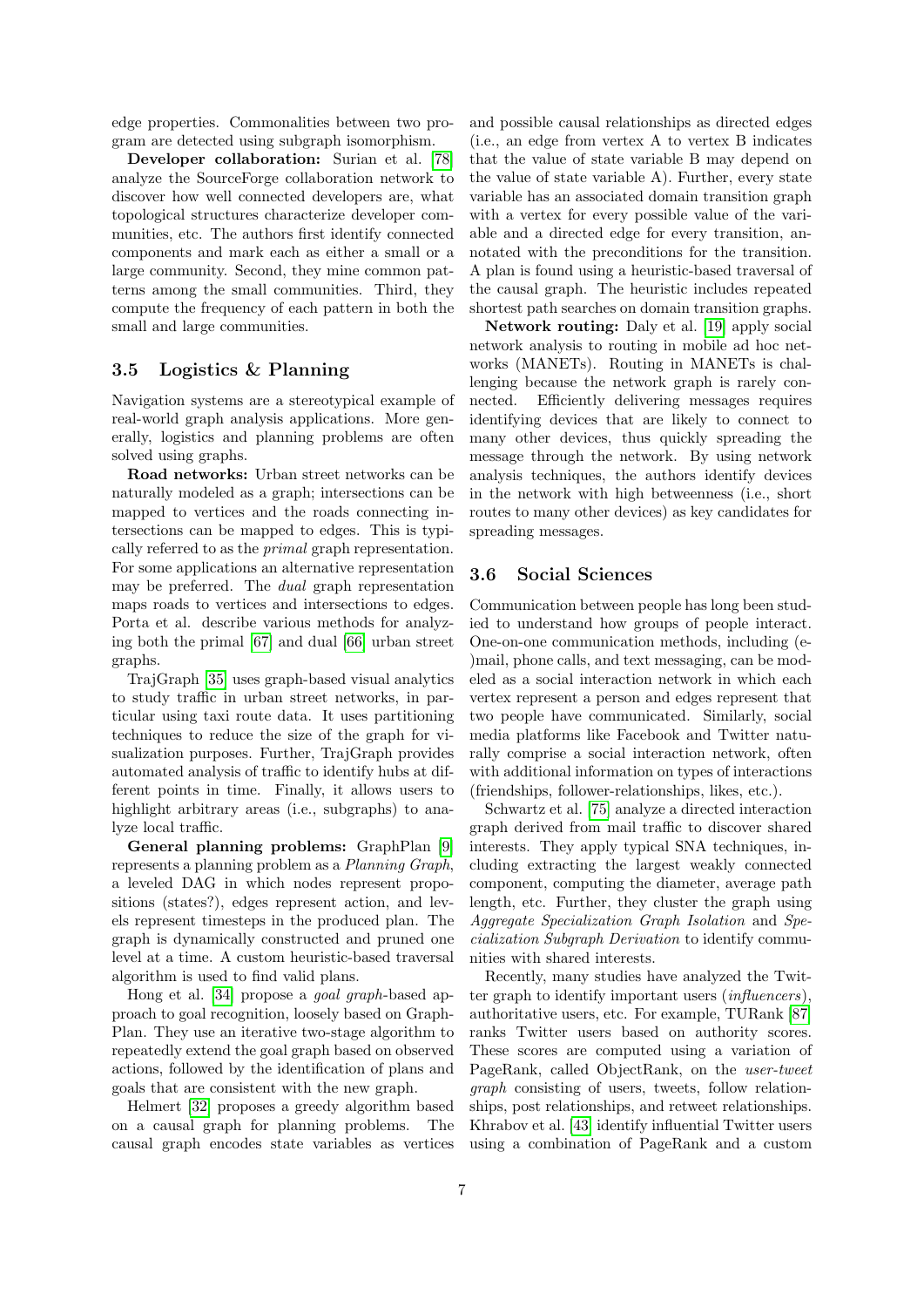ranking based on a user's number of mentions. By using dynamic metrics, they identify key users by periods of consecutive, accelerated growth in influence. Yang et al. [\[88\]](#page-22-5) analyze retweets using a variation of the HITS algorithm to identify interesting posts, i.e., posts that may be of interest to a wider audience than the direct neighborhood of the user who posted it. They first identify authoritative users in the user-retweeted-user graph, and next identify interesting tweets based on the authority of their creator and retweets. They conclude that, by considering both users and retweets, their method performs better than consider only retweets.

#### 3.7 Psychology

Mota et al. [\[55\]](#page-20-11) analyze speech graphs derived from dream reports produced by schizophrenic, bipolar, and control subjects. A speech graph consists of a node for every unique word in a body of text and a directed edge for every consecutive pair of words. By comparing 14 attributes (e.g., largest connected component, repeated and parallel edges, cycles, clustering coefficient) of each speech graph, the authors achieve high accuracy in classifying the group of a subject based on their dream report.

Verbal fluency tests are used to assess a person's ability to produce a sequence of words satisfying some task. For example, in a category fluency test, the subject is asked to list as many words fitting the given category as they can in a limited time. By converting this sequence of words to a speech graph, the subject speech patterns can be analyzed. Lerner et al. [\[49\]](#page-20-12) study the results of category fluency tests taken by adults with mild cognitive impairment (MCI), with Alzheimer's disease (AD), or neither. They merged the speech graphs of all subjects in the same subject group. Analysis of the three resulting graphs, one for each subject group, reveals that they have typical small-world properties, but that those properties are less prevalent for the MCI and AD groups. This is consistent with earlier research. Bertola et al. [\[5\]](#page-17-3) perform a similar study, but analyze each subject's speech graph individually. Using an extensive set of graph measures, they can accurately classify a subject to be in one of the three subject groups.

#### 3.8 Science

By virtue of the incremental nature of scientific progress, publications naturally form networks through the citations that connect them. Such citation networks have been studied for many scientific communities. Jacovi et al. [\[39\]](#page-19-9) apply social network analytics techniques to study the citation graph of the CSCW conferences and related work. They identify communities and track their evolution over time. Further, they identify chasmpapers; papers that were influential outside the CSCW conferences, but overlooked in the CSCW community. Gondal [\[28\]](#page-19-10) analyzes a citation network for an emergent research field. In addition to small-world properties, the author considers the presence of various patterns, including stars, papers sharing a large number of cited authors, and papers citing primarily authors from a single country. Tsatsaronis et al. [\[80\]](#page-21-13) apply Power Graph Analysis, a method originally developed to analyze and visualize biological networks, to study the DBLP citation network and its evolution.

#### 3.9 Chemistry

Molecules can be represented by graphs with atoms as vertices and the bonds connecting atoms as edges. Large databases of such molecular graphs and the properties of the associated molecules have been compiled and are used in, e.g., pharmaceutical research to identify (fragments of) molecules with desirable properties for a new drug. Nijssen et al. [\[60\]](#page-20-13) propose a method based on frequent subgraph mining to extract common molecule fragments from a set of molecules. This method may be used to identify molecule fragments that characterize a set of input molecules sharing a desirable property. Wegner er al. [\[84\]](#page-21-14) propose a method for classifying molecules by mining their corresponding molecular graphs for maximum common substructures.

#### 3.10 Finance

Iori et al. [\[37\]](#page-19-11) study overnight inter-bank traffic of Italian banks between 1999 and 2002. They define a temporal graph in which each vertex corresponds to a bank and each edge indicates that at least one transfer occurred between two banks during the selected time period. Each edge is further annotated with the number and total volume of transfers. After analyzing various network measures, the authors conclude that while some microstructure characteristics were found (e.g., degree correlates strongly with the size of the bank), the network is somewhat random, which is indicative of an efficient system. Wang et al. [\[81\]](#page-21-15) use a different approach to study financial data as time series. They apply visibility graph analysis to study four time series related to China's quarterly economic growth between 1992 and 2010. They identify small-world properties in all corresponding graphs.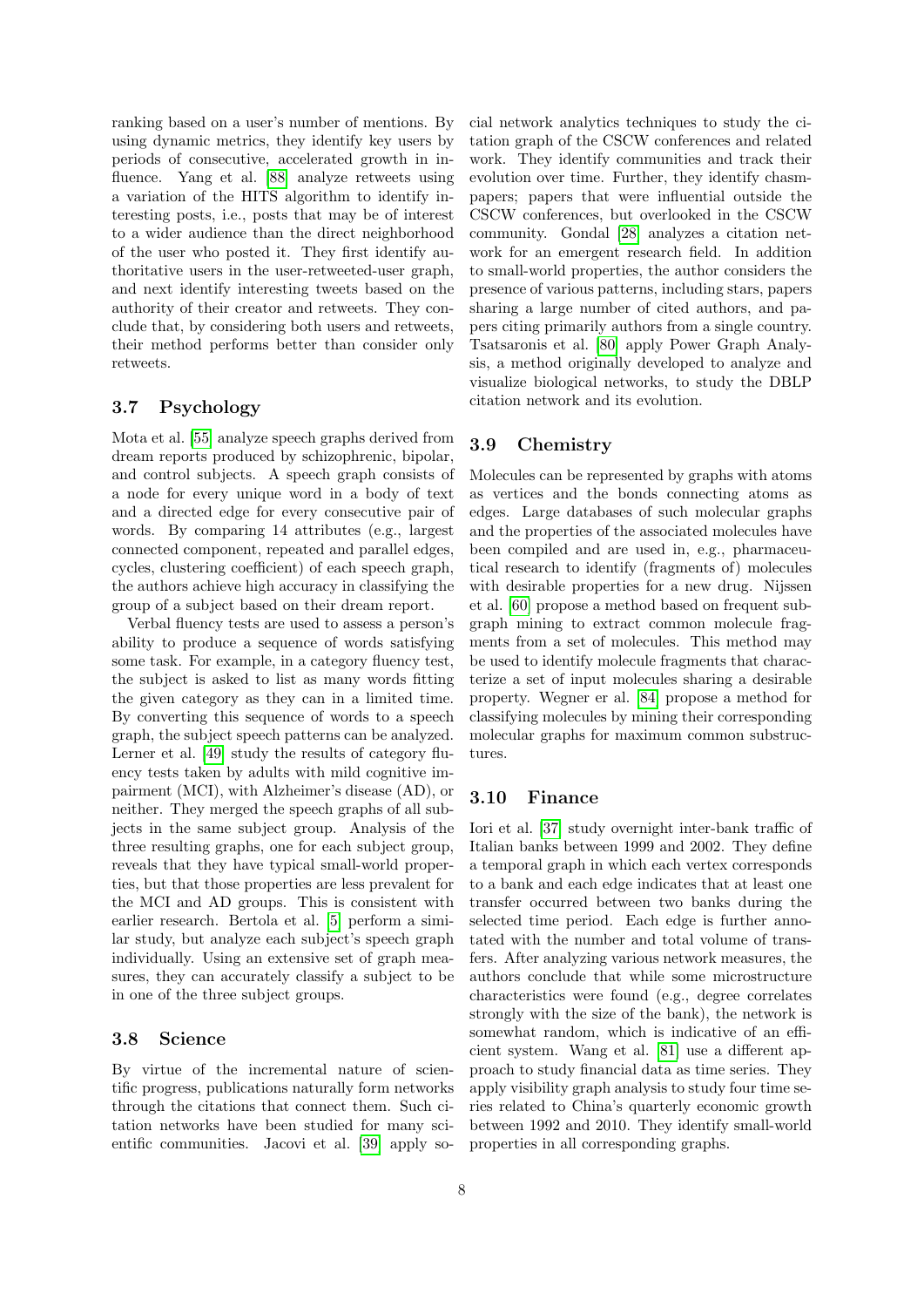#### 3.11 Linguistics

Jiang et al. [\[40\]](#page-19-12) propose a graph-based approach to document classification. Each document is represented by a graph containing a variety of vertex types (e.g., word, part of speech) and edge types (e.g., part of speech to a word, word order). The authors use frequent subgraph mining on document sets to group documents that share similar, uncommon phrasing. Biemann [\[6\]](#page-17-4) proposes Chinese Whispers, a graph clustering algorithm designed to address various natural language processing problems. Example applications studied with Chinese Whispers include language separation (i.e., detecting languages in word co-occurrence graphs) and word class acquisition (i.e., clustering a word cooccurrence graph to detect classes of words).

#### 3.12 Other

We identified several other applications of graph analysis that do not fit any of the previously discussed application domains.

Cardiographs: Jiang et al. [\[42\]](#page-19-13) study the impact of meditation on heartbeat dynamics using visibility graph analysis. They monitor the heart rate of volunteers before and during mediation. The authors find that meditation causes significant changes in heartbeat rhythms.

Geometric constraint problem: Geometric constraint problems describe sets of geometric entities (e.g., points, lines) and constraints between pairs of entities (e.g., distance, angle) with the purpose of assigning to each object a position, orientation, etc. such that all constraints are met. Lee et al. [\[48\]](#page-20-14) propose an approach based on graph reduction. Their algorithm initially constructs a graph containing each geometric entity as a vertex and each constraint as an edge. Next, it iteratively identifies clusters based on degrees of freedom analysis (typically small cycles) and collapses them to a single pseudo-geometric entity until the graph is reduced to a single vertex.

Knowledge-based systems: Rodriguez [\[70\]](#page-21-16) analyzes the relationships between datasets maintained by the Linked Data community. They create a graph in which every vertex represents a dataset and every directed edge indicates a reference from one dataset to another. They identify strongly connected communities that correspond well with known domains (e.g., biology, computer science).

Recommendation systems: Mirza et al. [\[54\]](#page-20-15) propose a method for evaluating recommendation systems by interpreting their outcomes as a pair of graphs: a social graph comprised of all users and a bidirectional edge for every pair of similar users, and a recommender graph which extends the social graph with all recommended artifacts. By analyzing the connected components in the recommender graph and comparing average path lengths from users to artifacts between the recommender graph and a random graph, the authors evaluate the effectiveness of a recommendation algorithm.

Seismology: The visibility graph analysis method has been applied to seismology data to varying success. For example, analyzing earthquakes in Italy between 2005-2010 reveals a longrange correlation in their magnitudes [\[79\]](#page-21-17). However, time-clustering was not detected by the method.

Video analysis: Yeung et al. [\[89\]](#page-22-6) use a *Scene* Transition Graph to represent shots (as vertices) and the transitions between them (as directed edges). The authors identify strongly connected components as scenes in the analyzed video.

Web usage mining: Website operators track the browsing patterns of visitors to study how visitors interact with the website, and consequently to identify changes that can be made to the website to improve the browsing experience. Heydari et al. [\[33\]](#page-19-14) propose a graph-based approach to web usage mining. They capture each visitor's traversal through a website as a graph by representing web pages as vertices and links followed from one page to another as edges. Vertices are weighted by the time a user spent on the corresponding page. The authors mine a set of browsing graphs to identify common browsing habits.

# <span id="page-8-0"></span>4 Graph Features

A graph is a structure consisting of a set of vertices and a set of vertex pairs (edges). Graphs are typically used to represent a collection of entities and their pairwise relationships. Many applications extend this model to encode additional information: the strength of a relationship, specific properties of an entity, differentiation of relationships types, etc. In this section we identify several commonly used graph features among the surveyed applications presented in Section [3.](#page-3-0) We present typical use cases for each feature.

#### 4.1 Edge Orientation

Edges in a graph may be either directed, indicating a one-way relationship between two vertices, or undirected, indicating a two-way relationship. The types of relationships used by the surveyed applications are diverse and we did not identify a clear classification of use cases of ei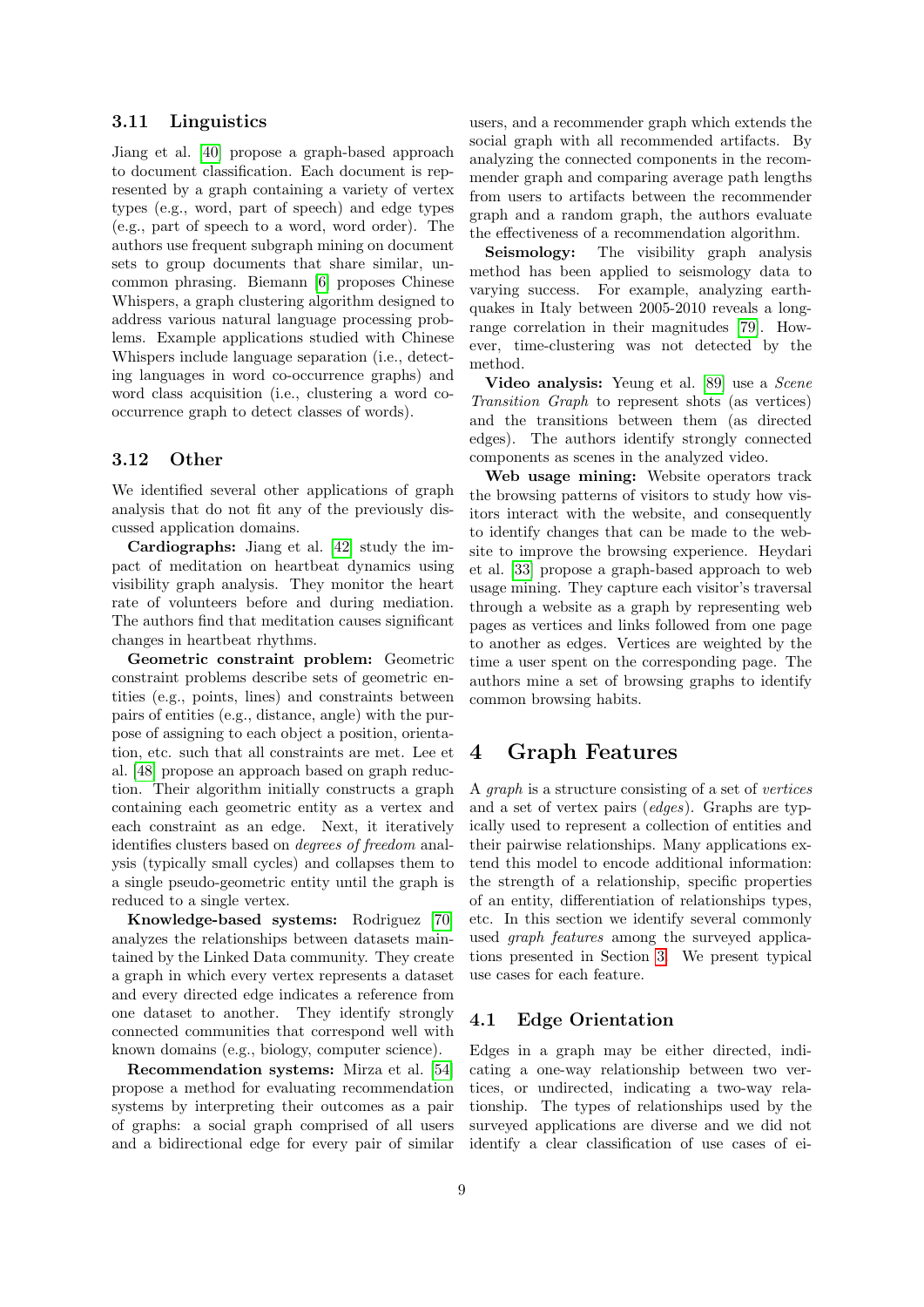ther directed or undirected edges. However, we highlight several recurring relationship types and other observations. First, directed edges are frequently used in applications that analyze sequential or causally-connected processes, such as tracing movement through time [\[14\]](#page-18-12), analyzing software call graphs [\[23\]](#page-18-14), finding valid plans in a planning graph [\[9\]](#page-18-15), or capturing a person's speech to understand psychological disorders [\[5\]](#page-17-3). Directed edges are also prevalent in sociology graphs to represent social interactions that are typically initiated by one party. For some types of graphs we found both directed and undirected variations, e.g., some methods for measuring brain activity do not capture the direction of communication, but other methods do.

#### 4.2 Weighted Graphs

Keywords used to validate manual inspection: weight, length, distance, strength.

A typical extension of the graph model is the addition of weights to edges (and, less commonly, to vertices). That is, the definition of a graph is extended with a function that maps every edge (or vertex) to a single, typically real-valued, weight. Although weights may be used to model any property, we highlight two typical use cases of edge weights.

First, edge weights are commonly used to represent the strength of a relationship. For example, the edges in a brain network model communication paths between two regions. Their edge weights model the amount of activity, e.g., in [\[4,](#page-17-2)[13,](#page-18-9)[24,](#page-18-10)[74,](#page-21-5)[76,](#page-21-7)[77,](#page-21-6)[85\]](#page-21-8). Similarly, edges can model the frequency of a relationship's occurrence, e.g., the number of calls made to a function [\[23\]](#page-18-14), the number of co-authored papers [\[80\]](#page-21-13), or the number of bank transfers [\[37\]](#page-19-11).

Second, edge weights may be used to represent the length or distance of a connection. The stereotypical example for this use of edge weights is road networks. In such a network, edges often represent roads and their weights represent the length of roads (or the expected time taken to travel from the start to the end of the road). This application has been described in [\[67\]](#page-21-10) and many introductory text books on graph theory.

Only the first use case of edge weights as a measure of relationship strength was prevalent among the application presented in Section [3.](#page-3-0) However, shortest path queries, an important class of graph analysis methods described in Section [5.2,](#page-11-0) operate on either unweighted graphs or on weighted graphs representing distances. To accommodate shortest path queries on graphs with edge strengths, two approaches are commonly used. First, the weighted graph may be converted to an unweighted graph by removing all edges with a strength below some threshold and removing the weights of all remaining edges. This approach is frequently used for brain networks [\[4,](#page-17-2) [13,](#page-18-9) [24,](#page-18-10) [74,](#page-21-5) [77,](#page-21-6) [85\]](#page-21-8). Second, the edge strengths may be converted to lengths by defining the length of an edge to be the inverse of its strength. Thus, strong edges are short and a path along several strong relationships may be shorter than a direct path via one weak relationship. This approach has been applied to citation networks [\[58\]](#page-20-16), brain networks [\[72\]](#page-21-18), etc.

#### 4.3 Heterogeneous Graphs

By definition, graphs consist of one set of vertices and one set of edges. In some graphs, all vertices and edges are homogeneous. That is, they represent instances of one type of entity or relationship, respectively. However, some applications include multiple types of entities and relationship which are combined in a single heterogeneous graph. These types may be encoded in the graph representation as vertex and edge labels<sup>[2](#page-9-0)</sup>. To avoid confusion with other uses of graph labels, we use the terms vertex/entity type and edge/relationship type to distinguish types of entities and relationships modeled by a heterogeneous graph.

Heterogeneity can have significant impact on the structure of a graph. For example, some types of relationships may only occur between two particular types of entities, some types of entities may not be able to have direct relationships with other types, and some types of relationships may be more numerous than others. Each of these examples introduces a bias in the number and location of relationships in a graph that can not be explained by topological measures such as degree distribution.

Examples of heterogeneity in vertex types include user and tweet vertices in a Twitter graph [\[87\]](#page-22-4), hosts and domain names in a DNS network [\[41\]](#page-19-3), and proteins and peptides in proteomics [\[91\]](#page-22-1). Examples of heterogeneity in edge types include dependencies between program statement in a call graph [\[51\]](#page-20-10), causal relationships in diagnosing distributed systems [\[30\]](#page-19-4), and relationships between words in text classification [\[40\]](#page-19-12).

<span id="page-9-0"></span><sup>2</sup> In graph theory, labeling most commonly refers to assigning a unique label (or identifier) to every vertex/edge, typically integers from the range  $[1, \# \text{vertices}]$  or  $[1, \# \text{edges}]$ . More generally, a vertex or edge labeling function assigns a label to every vertex or edge, respectively, without restriction.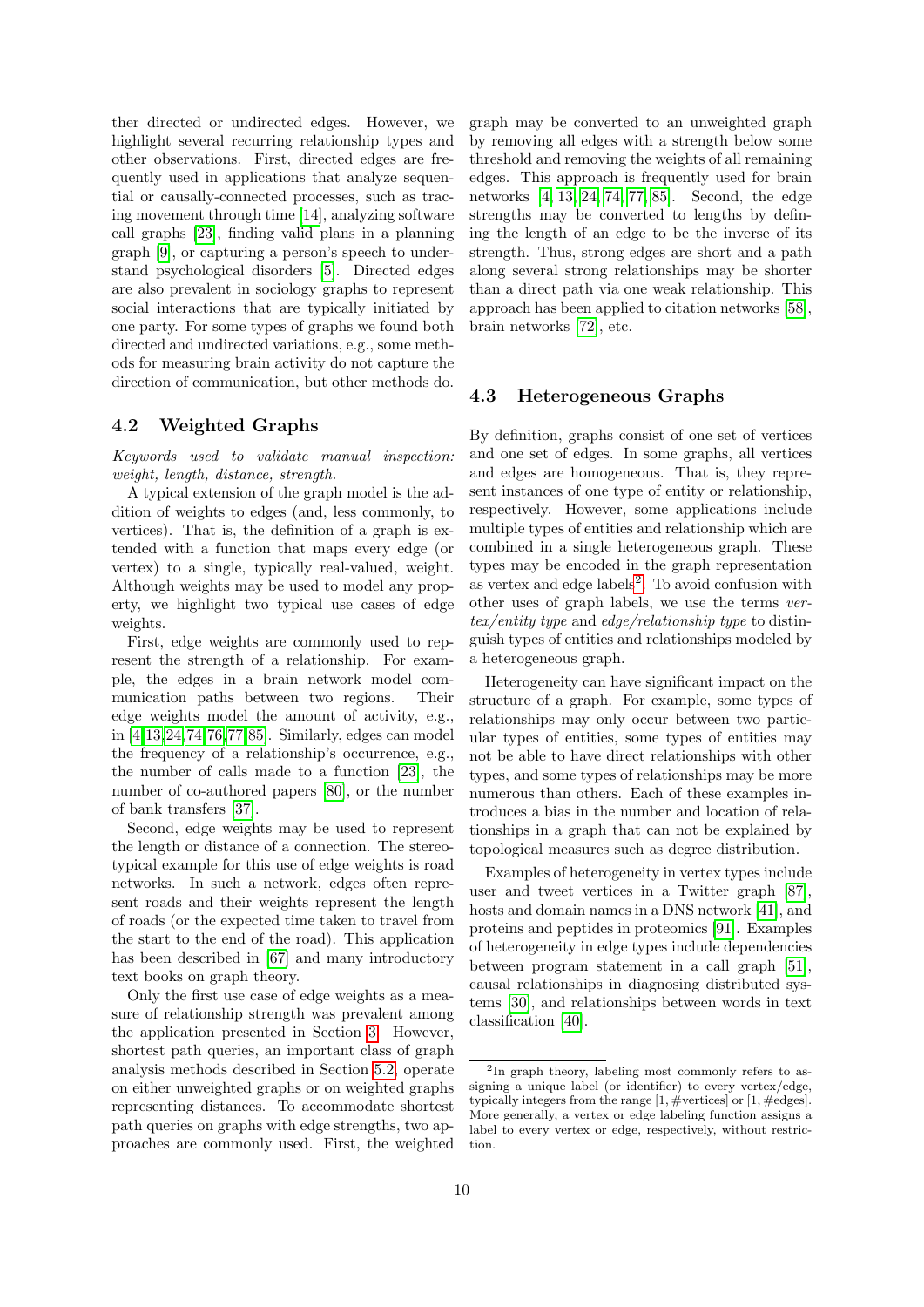#### 4.4 Property Graphs

Weighted and heterogeneous graphs both extend graphs with a function mapping vertices and/or edges to a single weight or type. Property graphs generalize this approach to an arbitrary number of functions mapping to arbitrary values. Each function represents a property of the modeled entity or relationship. For example, in a social network one function maps each user vertex to its name and another function maps each friendship edge to the date the friendship was formed.

In our characterization, we use a more restricted definition of property graphs; an application is characterized as using property graphs if and only if the analysis of the graph uses the values of these properties. Although the entities and relationships of almost all applications have properties, these properties are not typically used in the analysis of the corresponding graph. For example, a social network application may identify communities by considering only the edges present in the graph and not considering the name, date of birth, or other personal information of each user. This application can use any graph analysis system without support for property graphs. Thus, we do not consider such an application to have a property graph.

Examples of property graphs include chemical structure graphs annotated with atom and bond characteristics [\[60,](#page-20-13) [84\]](#page-21-14), and an attack graph annotated with pre- and post-conditions for modeling attack vectors in a compute network [\[64\]](#page-20-5).

#### 4.5 Temporal Graphs

Keywords used to validate manual inspection: temporal, timestamp, evolution.

In many real-world applications, graphs evolve over time as the entities and relationships captured in these graphs change. Most surveyed applications do not address this evolution in their analysis; the graphs analyzed by these applications represent snapshots of the real-world networks they model. In contrast, some applications use the temporal nature of their graphs explicitly, e.g., to study the evolution of the network. Graphs that include temporal data (e.g., the time at which a relationship was established) are known as temporal graphs<sup>[3](#page-10-1)</sup>.

We identify three use cases for temporal graphs. First, they are used to study the evolution of relationships in networks. For example, a citation graph annotated with the publication date of each paper can reveal how scientific communities interact and co-evolve [\[39\]](#page-19-9). Second, some temporal graphs have static structures but dynamic weights or other properties, e.g., traffic data per hour in a road network [\[35\]](#page-19-5), or brain activity levels captured periodically [\[85\]](#page-21-8). Third, temporal graphs may be used to study sequences of events connected by causality relationships, e.g., communication via messages in a distributed systems [\[30\]](#page-19-4).

# <span id="page-10-0"></span>5 Methods for Graph Analysis

Many applications that operate on graphs use graph analysis techniques to extract information from a graph that is not evident from individual entities or relationships. For example, the degree of a single vertex in a social network graph may inform us how many friends the corresponding user has, but by analyzing all relationships in the graph, we can determine whether the user is popular, how important they are for cohesion in the network, what communities they are part of, etc. In this section we characterize the methods for graph analysis used by the applications presented in Section [3.](#page-3-0)

#### 5.1 Neighborhood Statistics

Keywords used to identify uses: clustering coefficient, degree distribution, degree assortativity, local efficiency, local subgraph.

Many graph-based applications use metrics to quantify a graph's structural properties. We refer to a common class of such metrics as neighborhood statistics. These statistics are computed for each vertex in a graph and depend only on the immedi-ate neighborhood of a vertex<sup>[4](#page-10-2)</sup>.

Two common neighborhood statistics are the degree distribution and local clustering coefficient of graph. The degree distribution of a graph is used across many application domains (e.g., biology [\[24\]](#page-18-10), finance [\[81\]](#page-21-15)) to support the hypothesis that a graph's structure is different from a random graph[5](#page-10-3) . Similarly, the local clustering coefficient is

<span id="page-10-1"></span><sup>&</sup>lt;sup>3</sup>In our taxonomy we classify an application as using temporal graphs if and only if the application explicitly uses timestamped data for analysis. That is, even if a graph consists of timestamped data or data collected over a period of time, it is not classified as a temporal graph if the temporal data is not explicitly analyzed.

<span id="page-10-2"></span><sup>&</sup>lt;sup>4</sup>The neighborhood of a vertex includes the vertex itself. all vertices with an edge to or from the target vertex, and all edges that connect two vertices included in the neighborhood

<span id="page-10-3"></span><sup>5</sup>Studies across many domains have found that their graphs are power-law graphs, i.e., that the degree distribution of the graph follows a power-law distribution. This matches the observations of Barabási and Albert [\[2\]](#page-17-5) who predicted the presence of power-law distribution across many large complex networks. However, the "power-law hypothesis" has frequently been argued against, including in a recent study by Broido and Clauset [\[11\]](#page-18-17) which found strong evidence of power-law properties in only 4% of graphs they analyzed.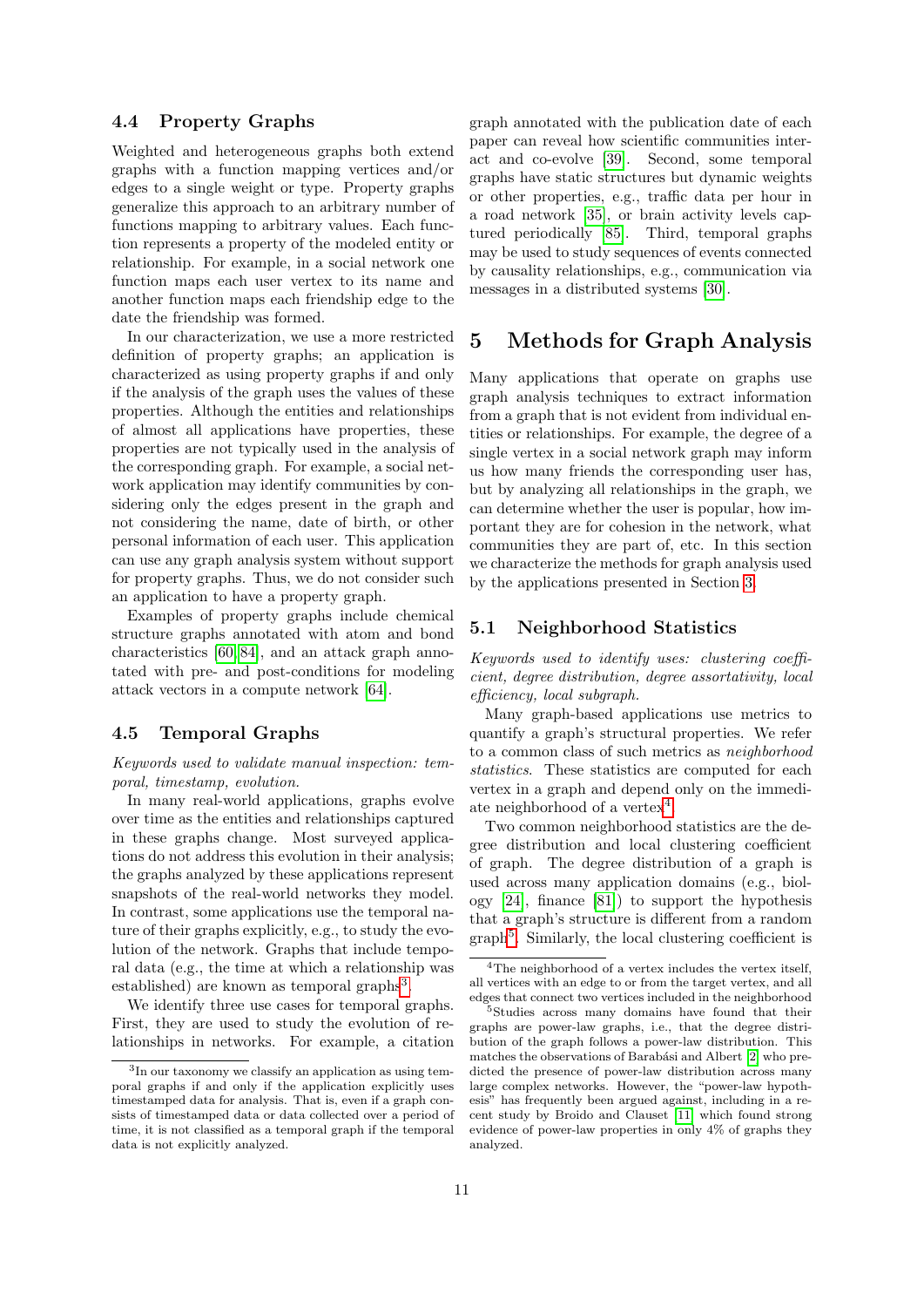commonly used to characterize a graph as "smallworld" [\[82\]](#page-21-4), i.e., a graph consisting of clusters of highly connected vertices and few interconnections between clusters.

Less commonly used statistics include local efficiency [\[47\]](#page-20-17) as a measure of efficient communication among a vertex's neighbors (e.g., in brain networks [\[13,](#page-18-9)[24\]](#page-18-10), road networks [\[66\]](#page-21-11)) and degree assortativity [\[59\]](#page-20-18) as a measure of how likely high-degree vertices are to be connected (e.g., in [\[37,](#page-19-11)[66,](#page-21-11)[70,](#page-21-16)[81\]](#page-21-15)).

The performance of neighborhood analysis is often sensitive to the structure of the input graph. Graph analysis systems can benefit from exploiting data locality if a vertex's neighborhood is small. However, the presence of several highly connected vertices (e.g., as found in power-law graphs) can lead to a significant imbalance in computation required per vertex.

#### <span id="page-11-0"></span>5.2 Paths and Traversals

Keywords used to identify uses: path length, shortest path, breadth-first, depth-first, traversal, global efficiency, random walk.

Many applications of graph analysis are not restricted to the neighborhood of vertices, but instead involve the analysis of paths between vertices. Of particular interest are shortest path queries, i.e., identify a path of minimal total length between given two vertices (or minimal number of edges in unweighted graphs). Although these queries can be answered individually using Dijkstra's algorithm (or breadth-first search on unweighted graphs), many applications require computing the shortest path between multiple or all vertex pairs (e.g., using the Floyd-Warshall algorithm).

We identify three primary uses of shortest path algorithms. First, shortest paths can be used directly, e.g., to find an attack path with the highest probability of success in a network attack graph [\[64\]](#page-20-5). Second, the average path length can be used to identify "small-world" properties [\[82\]](#page-21-4) in a graph. Global efficiency [\[47\]](#page-20-17), the inverse of the average path length, is used to determine the efficiency of communication between brain regions [\[24\]](#page-18-10), to identify potential software defects [\[92\]](#page-22-3), etc. Third, the maximum shortest path length (diameter) and related metrics (e.g., eccentricity) are used across many domains to study worst-case paths.

We further identify two applications of pathbased graph analysis. First, the enumeration of near-shortest paths (i.e., listing all paths between two vertices that are no longer than  $\rho$  times the shortest path for a given parameter  $\rho$ ) is used to identify a broad set of security vulnerabilities in

a network [\[64\]](#page-20-5). Second, the computation of number of shortest paths between two vertices (i.e., the path multiplicity of a vertex pair) is computed as a measure of flexibility in communication between brain regions [\[90\]](#page-22-2).

Closely related to path queries are graph traversals, i.e., traversing through a graph from a source vertex via its outgoing edges. Typical examples of traversals include breadth-first search and depthfirst search, which are both commonly used as building blocks in more complex methods of analysis. In the applications presented in Section [3](#page-3-0) we further identified the use of random walks to identify sub-networks of bots in a larger network [\[56\]](#page-20-8), and domain-specific traversals used for planning [\[9,](#page-18-15) [32,](#page-19-7) [34\]](#page-19-6) and debugging distributed systems [\[30\]](#page-19-4).

#### 5.3 Connectivity

Keywords used to identify uses: connected components.

Instead of identifying how vertices in a graph are connected (i.e., discovering paths), some graph problems are concerned with determining if vertices are connected. The typical application of analyzing the connectivity of a graph is identifying its connected components. That is, dividing a graph into components such that two vertices belong to the same component if and only if a path exists between them. For directed graphs we distinguish two types of connected components: weak and strong. In a weakly connected component, any pair of vertices is connected by an undirected path (i.e., a path that treats every directed edge as though it is undirected). In a strongly connected component, directed paths exist from each vertex to every other vertex in the component. We identify several use cases of identifying connected components in the reviewed articles.

First, some applications decompose their graph into connected components to analyze components individually. For example, the largest component(s) in a communication network  $[75]$  or DNS failure graph [\[41\]](#page-19-3) contain the vast majority of interesting vertices. By extracting only those components, any further analysis is not biased by a large number of isolated vertices. For other applications all components are of interest, e.g., a matching problem in a bipartite protein-peptide graph can be split into one smaller sub-problem per connected component [\[91\]](#page-22-1).

Second, the number of components or size of the largest component can be used as metrics to classify graphs. For example, the fraction of vertices that belong to the largest connected compo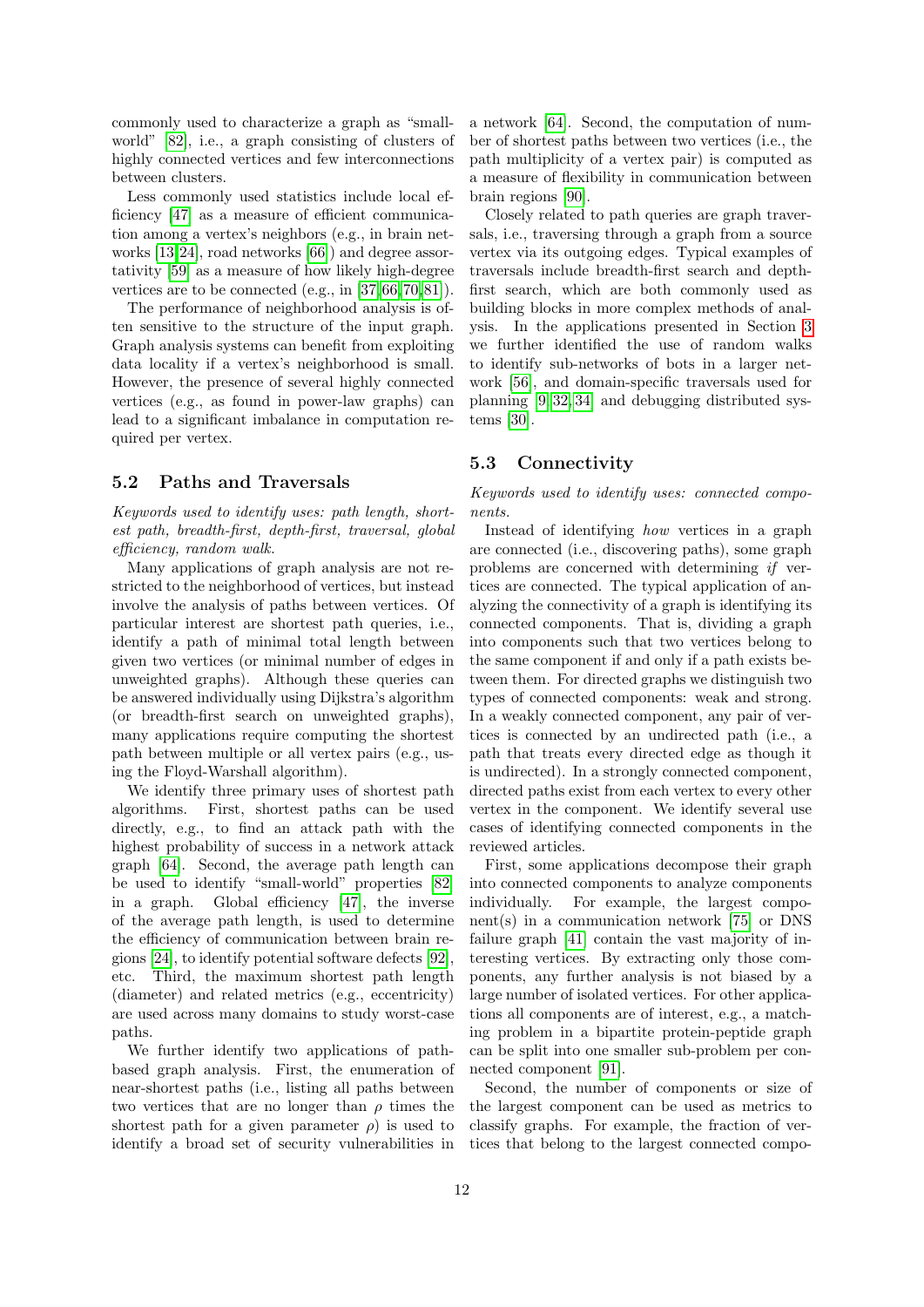nent is a highly discriminative feature in classifying breast [\[8\]](#page-18-8) or bone [\[7\]](#page-18-7) tissue samples for cancer diagnosis, or in classifying speech graphs [\[5,](#page-17-3) [55\]](#page-20-11).

Third, a graph's components can be interpreted as communities or otherwise related entities. For example, strongly connected components in a scene transition graph correspond to story units [\[89\]](#page-22-6) and components in a network attack graph correspond to sets of servers with vulnerable interconnections [\[61\]](#page-20-6). Other methods for detecting communities in a graph are presented in Section [5.4.](#page-12-0)

#### <span id="page-12-0"></span>5.4 Centrality and Ranking

Keywords used to identify uses: centrality, PageRank, ranking, HITS.

In most real-world networks, not all entities are of equal importance to the network. Key to numerous applications is identifying the most important entities in a network. This is typically achieved by assigning to each entity a score to signify its importance and deriving a ranking from these scores.

Most commonly-used measures of importance are based on vertex- or edge-centrality. The centrality of a vertex or edge is a measure of how important it is to the structure of a network. Three commonly used categories of centrality are betweenness centrality, closeness centrality, and degree centrality, as first popularized by Freeman [\[26\]](#page-19-15) in the context of social networks<sup>[6](#page-12-1)</sup>. More recently, PageRank centrality [\[62\]](#page-20-19) has seen adoption across application domains after first being used to identify important websites in the Google search engine.

Other measures for ranking used by reviewed applications include: information centrality in software dependency graphs [\[92\]](#page-22-3), straightness centrality in road networks [\[67\]](#page-21-10), ObjectRank as adaptation of PageRank to a heterogeneous Twitter graph [\[87\]](#page-22-4), and Hyperlink-Induced Topic Search (HITS) to identify hubs and authorities (e.g., on Twitter [\[88\]](#page-22-5)).

#### 5.5 Clustering

Keywords used to identify uses: cluster(ing), community/communities.

Clustering is the act of identifying clusters (or groups) of entities in a graph. Clustering techniques are often used to extract groups of related entities from a graph based on the relationships they have formed. Because the definition of "related entities" is application-specific, there exist many specialized algorithms for clustering. Among the surveyed applications, we identify two main approaches. First, some applications decompose a graph into well-defined groups, e.g., connected components [\[78,](#page-21-9) [89,](#page-22-6) [91\]](#page-22-1) or cliques [\[50,](#page-20-3) [71,](#page-21-3) [80\]](#page-21-13). We refer to this approach as rule-based clustering.

Second, applications can use community detection algorithms. Although there are many conflicting definitions of communities, a community is typically characterized by a large number of internal relationships and a small number of relationships with entities outside the community. Applications of community detection include grouping related papers in a citation network [\[39\]](#page-19-9), identifying city regions [\[35\]](#page-19-5), and finding people with shared interests [\[75\]](#page-21-12). We refer to this approach as communitybased clustering.

#### 5.6 Subgraph Isomorphism and Patterns

Keywords used to identify uses: subgraph, isomorphism, motif, pattern matching, cycle, clique, star, mesh.

The subgraph isomorphism problem is the task of identifying a subgraph of the input graph that is isomorphic to a second graph (the pattern). The outcome of the subgraph isomorphism problem may be used directly by applications, e.g., to lookup chemical compounds by structure in a database [\[60,](#page-20-13) [84\]](#page-21-14), or to determine the similarity of two program dependence graphs for plagiarism detection [\[51\]](#page-20-10). Subgraph isomorphism is also used as a component for solving other problems. For example, frequent subgraph mining uses subgraph isomorphism to identify subgraphs that occur frequently in a set of graphs. This technique can be used to discover common web browsing patterns [\[33\]](#page-19-14), localize software bugs [\[23\]](#page-18-14), classify text [\[40\]](#page-19-12), etc. More recently, discriminative subgraph mining algorithms have been developed to identify discriminative subgraphs, That is, given a set of labeled input graphs, these algorithms identify subgraphs that typically occur in graphs with one label, but not in graphs with another label. An exemplary use case for discriminative subgraph mining is locating bugs through program flow graphs, each labeled as either "triggered bug" or "did not trigger bug" [\[16\]](#page-18-13).

Related to subgraph isomorphism is the problem of identifying subgraphs that match a more loosely defined pattern, e.g., a clique or a star. Unlike the patterns used as input to subgraph isomorphism, stars and cliques describe a general structure of ver-

<span id="page-12-1"></span><sup>6</sup>Although Freeman's centrality measures were defined in earlier work by different authors, Freeman is often credited for providing an intuitive conceptual interpretation of centrality in the context of social networks and for identifying three types of centrality that cover important structural characteristics of social networks.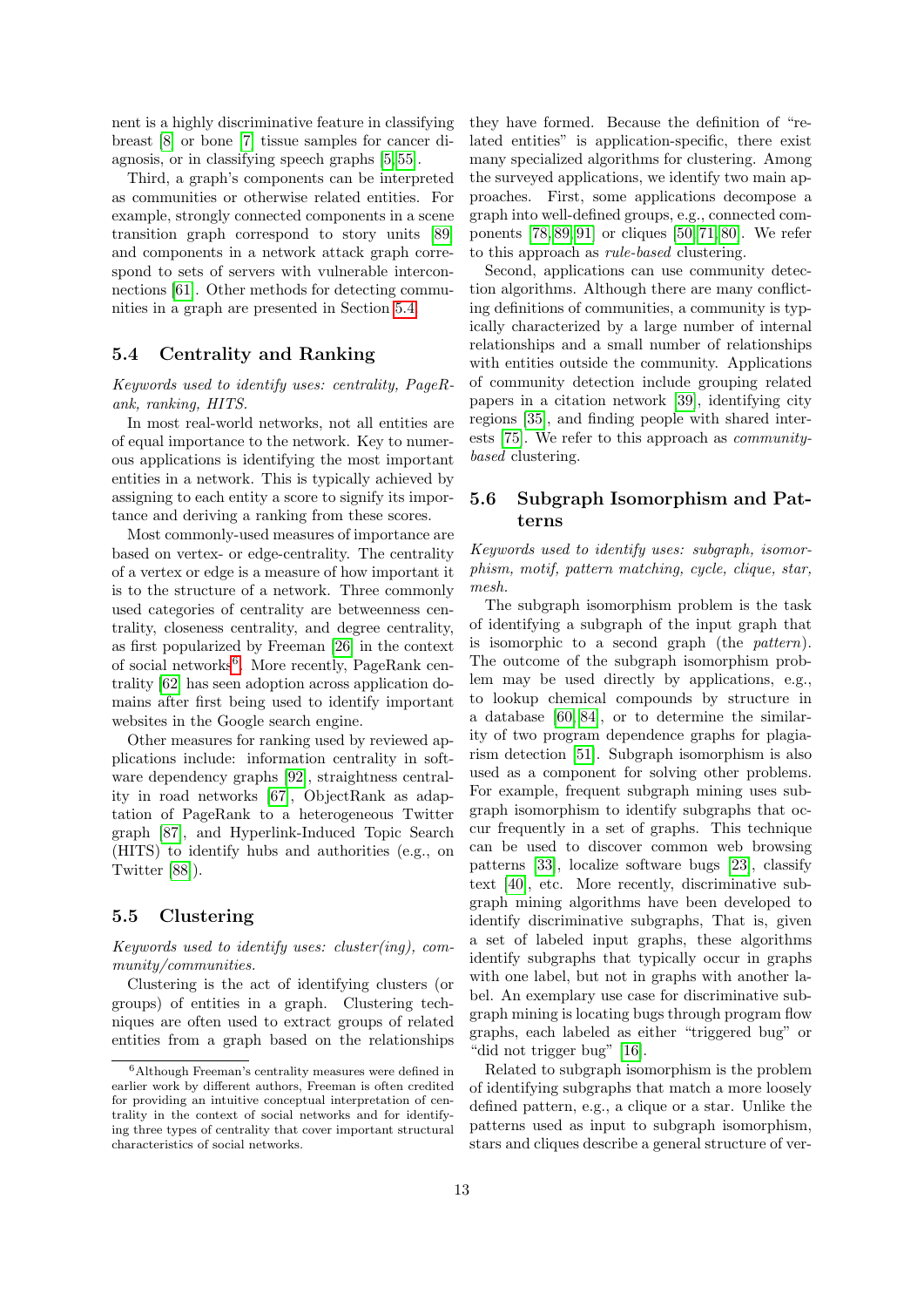tices and edges, but no fixed size<sup>[7](#page-13-1)</sup>. We refer to this set of problems as pattern detection. Example applications include identifying protein complexes as clique patterns [\[50\]](#page-20-3) and identifying malicious hosts or domain names as star patterns in a DNS failure graph [\[41\]](#page-19-3).

#### 5.7 Graph Mutation

Many applications add properties to an input graph as part of their graph analysis method, e.g., by adding a distance attributed to every vertex in a shortest path computation, or a component identifier as output of a connected components algorithm. In contrast, the structure of the graph is often static: vertices and edges are neither added nor removed. We identify several use cases for mutating a graph's structure as part of the analysis of a graph. We distinguish between graph construction, i.e., extending the input graph or constructing a new graph algorithmically, and graph reduction, i.e., removing or merging vertices or edges from the input graph. In our taxonomy, we do not consider extracting a subgraph from the input graph to be graph mutation.

Graph construction is used to dynamically generate parts of a planning graph that are relevant to the analysis, especially when the full planning graph contains many irrelevant vertices and may not fit in memory [\[9,](#page-18-15) [34\]](#page-19-6). Graph reduction is often used to merge groups of related vertices into one vertex per group, thereby creating a new, smaller graph that hides relationships within groups and exposes relationships between groups. This approach is used to group protein complexes in protein interaction networks [\[71\]](#page-21-3), communities of authors in citation graphs [\[80\]](#page-21-13), city regions in a road network [\[35\]](#page-19-5), etc. Other use cases include simulating brain damage models by deleting edges from a brain network [\[76\]](#page-21-7) and replacing frequently occurring patterns in a graph with a single copy and an associated count to shrink the graph [\[53\]](#page-20-9).

### <span id="page-13-2"></span>5.8 Other

We identify three applications whose primary method of graph analysis does not match any of the aforementioned classes of methods. First, Calderara et al. [\[14\]](#page-18-12) use spectral graph theory to characterize a graph constructed from paths formed by

moving people and to identify anomalous paths. Second, Polonium [\[15\]](#page-18-11) uses an algorithm based on belief propagation to identify files that are likely to be malicious. Third, Zhang et al. [\[91\]](#page-22-1) use a greedy set cover algorithm to identify a feasible set of proteins to explain the observed set of protein fragments.

### <span id="page-13-0"></span>6 Taxonomy

As described in Section [2.3,](#page-2-2) we classified for every selected application the graph features and analysis methods they use. The results of this process are presented as a taxonomy in Table [3.](#page-14-0) The table depicts for each class of graph features (see Section [4\)](#page-8-0) and analysis methods (see Section [5,](#page-10-0) except "other" methods) whether it is used by a given application, and, where applicable, which variants of a feature or method are used. The variants are listed in the caption of Table [3](#page-14-0) and described in more detail in their respective subsections in Sections [4](#page-8-0) and [5.](#page-10-0) Table [4](#page-16-0) summarizes the frequency of occurrence for each class and each variant of graph features and analysis methods.

Overall, we find significant diversity in the graphs and analysis methods used by the surveyed applications. As depicted in Table [4,](#page-16-0) all classes of graph features are present in at least 9 applications (15%), whereas all classes of analysis methods are present in at least 13 applications (∼22%). Variations of each class tend to differ significantly in the number of occurrences, e.g., of applications using paths and traversals, all-pair shortest path algorithms are used by 19 applications, whereas only 1 application uses single-source shortest paths.

As shown in Table [3,](#page-14-0) there is not only significant diversity in the graph features and analysis methods used, but also in the combinations of features and methods. Some combinations occur with high frequency, e.g., local clustering coefficient and all-pair shortest paths are combined in many applications to identify "small-world" properties in a graph. Many other combinations are infrequent, but there is no clear segregation between classes of features or methods. This suggest that support for all features and methods should be supported in a single graph analysis platform.

We observe that diversity was not found across all application domains. In particular, we find significant overlap in the approaches used within the neuroscience, psychology, and chemistry domains, although the number of surveyed articles in each domain is too small to make sound claims about the representativeness of our results for individual domains.

<span id="page-13-1"></span><sup>&</sup>lt;sup>7</sup>It is possible to identify these specific patterns by creating stars or cliques of al possible sizes (up to the size of the graph) and using these as concrete patterns for a subgraph isomorphism algorithm. However, this process is inefficient and may not be feasible for more complex patterns. Incidentally, this approach proves the NP-completeness of subgraph isomorphism by reduction from the clique problem.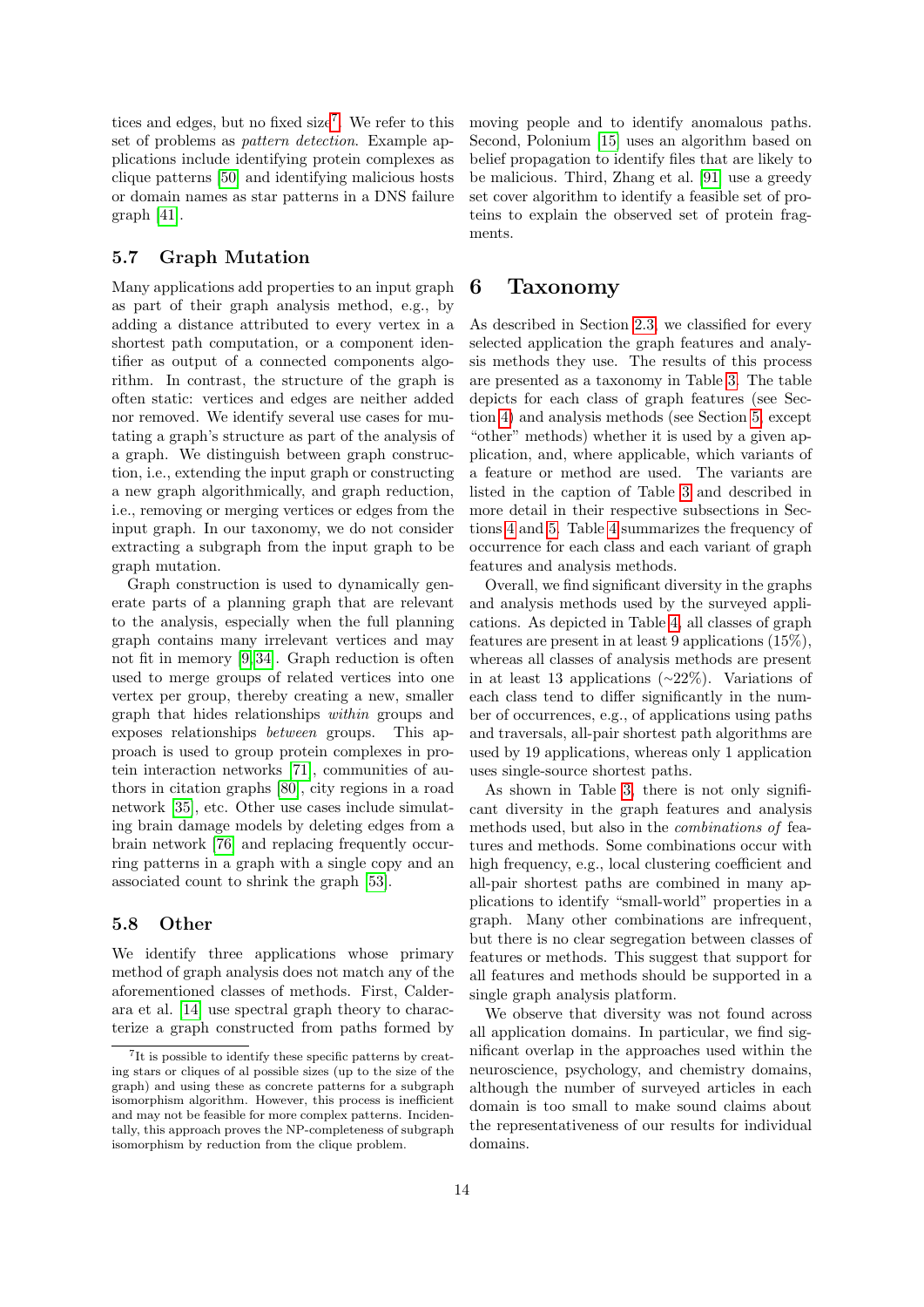<span id="page-14-0"></span>Table 3: Taxonomy of surveyed articles. A dot indicates that a graph feature or analysis method was not identified in an article. Legend by column: **Weighted**: vertex  $(V)$ , edge  $(E)$ , edge weights removed after filtering low weight edges from input  $(\star)$ . Heterogeneous: vertex  $(V)$ , edge  $(E)$ . Properties: vertex  $(V)$ , edge  $(E)$ . Neighborhood Statistics: clustering coefficient  $(C)$ , degree distribution  $(D)$ , other  $(\star)$ . Paths & Traversals: shortest path (S), average path length  $(A)$ , maximum path length  $(M)$ , traversal  $(T)$ , other  $(\star)$ . Connectivity: weakly connected components  $(W)$ , strongly connected components (S). Centrality & Ranking: betweenness centrality (B), closeness centrality (C), degree centrality (D), PageRank (P), other ( $\star$ ). Clustering: rule-based (R), community-based (C). Subgraph **Isomorphism & Mining:** pattern detection  $(P)$ , subgraph isomorphism  $(S)$ , frequent subgraph mining (F), discriminative subgraph mining (D). Graph Mutation: construction (C), reduction (R).

|                                                 |                   | <b>Graph Features</b> |                                              |                             |                            | <b>Graph Analysis Methods</b> |                                   |                                                |                         |                             |                        |                                       |                        |
|-------------------------------------------------|-------------------|-----------------------|----------------------------------------------|-----------------------------|----------------------------|-------------------------------|-----------------------------------|------------------------------------------------|-------------------------|-----------------------------|------------------------|---------------------------------------|------------------------|
| Domain                                          | Ref.              | Directed Edges        | Weighted                                     | Heterogeneous               | Properties                 | Temporal                      | Neighborhood<br><b>Statistics</b> | Paths & Traversals                             | Connectivity            | Centrality & Ranking        | Clustering             | Subgraph Isomorphism<br>$\&$ Patterns | Graph Mutation         |
|                                                 | $[3]$             |                       |                                              |                             |                            |                               | $\mathcal{C}$                     | $\mathbf{A}$                                   | $\ddot{\phantom{0}}$    |                             |                        |                                       |                        |
|                                                 | [7]               |                       |                                              |                             |                            |                               | CD                                | $\mathrm{AM}$                                  | W                       |                             |                        |                                       |                        |
|                                                 | [8]               |                       |                                              |                             |                            |                               | CD                                | $\mathrm{AM}$                                  | W                       | $\mathcal{C}$               |                        |                                       |                        |
| Biology                                         | [45]              |                       |                                              |                             |                            |                               |                                   |                                                |                         |                             |                        | $\mathbf{F}$                          |                        |
|                                                 | [50]              |                       |                                              |                             |                            |                               |                                   |                                                |                         |                             | $\mathbf R$            | $\mathbf P$                           | $\mathbf R$            |
|                                                 | [65]              |                       | Ε                                            |                             |                            |                               |                                   | Τ                                              | S<br>W                  |                             |                        | $\cdot$                               | $\mathbf R$            |
|                                                 | $[71]$<br>$[91]$  |                       |                                              | V                           |                            |                               |                                   |                                                | W                       |                             | $\mathbf R$<br>$\rm R$ | $\mathbf P$<br>$\cdot$                | ${\bf R}$<br>${\bf R}$ |
|                                                 |                   |                       |                                              |                             |                            |                               |                                   |                                                |                         |                             |                        |                                       |                        |
|                                                 | $[4]$<br>$[13]$   |                       | $\star$<br>E                                 |                             |                            |                               | $\mathcal{C}$<br>$C\star$         | $\boldsymbol{\rm{A}}$<br>$\boldsymbol{\rm{A}}$ |                         | $\cdot$<br>$\boldsymbol{B}$ |                        |                                       |                        |
|                                                 | [24]              | √                     | $\star$                                      |                             |                            |                               | $CD*$                             | $\boldsymbol{\rm{A}}$                          |                         |                             |                        |                                       |                        |
|                                                 | [74]              |                       | $\star$                                      |                             |                            |                               | $\mathcal{C}$                     | $\boldsymbol{\rm{A}}$                          |                         |                             |                        |                                       |                        |
| $\begin{array}{c} \rm Neuroscience \end{array}$ | $\left[76\right]$ |                       | E                                            |                             |                            |                               | $\mathcal{C}$                     | A                                              |                         |                             |                        |                                       | $\mathbf R$            |
|                                                 | [77]              |                       | $^\star$                                     |                             |                            |                               | CD                                | $\overline{A}$                                 |                         |                             |                        |                                       |                        |
|                                                 | [85]              | ✓                     | $^\star$                                     |                             |                            |                               | $\ddot{\phantom{0}}$              |                                                |                         | $\boldsymbol{B}$            |                        |                                       |                        |
|                                                 | [90]              | $\checkmark$          |                                              |                             |                            |                               | CD                                | $A\star$                                       |                         | $\ddot{\phantom{0}}$        | $\mathcal{C}$          |                                       |                        |
|                                                 | $[14]$            | ✓                     | E                                            |                             |                            |                               |                                   |                                                |                         |                             |                        |                                       |                        |
|                                                 | $[15]$            |                       |                                              | V                           |                            |                               |                                   |                                                |                         |                             |                        |                                       |                        |
|                                                 | [41]              |                       |                                              | V                           |                            |                               |                                   |                                                | W                       |                             | $\mathcal{C}$          | $\mathbf P$                           |                        |
| Security                                        | [46]              |                       |                                              |                             | VЕ                         |                               | $CD\star$                         | M                                              |                         |                             |                        |                                       |                        |
|                                                 | [56]              |                       |                                              |                             |                            |                               |                                   | $\mathbf T$                                    |                         |                             | $\overline{C}$         |                                       |                        |
|                                                 | [61]              |                       |                                              |                             |                            |                               |                                   | $\mathbf{M}$                                   | WS                      |                             |                        |                                       |                        |
|                                                 | [64]              | ✓                     | E                                            |                             | VE                         |                               |                                   | $S\star$                                       |                         |                             |                        |                                       |                        |
|                                                 | [16]              | ✓                     |                                              | E                           | $\mathbf V$                |                               |                                   |                                                |                         |                             |                        | $\mathbf D$                           |                        |
|                                                 | $[23]$            | ✓                     | ${\bf E}$                                    | $\ddot{\phantom{0}}$        | $\ensuremath{\mathbf{V}}$  |                               |                                   | $\mathbf T$                                    |                         |                             |                        | $\mathbf F$                           | $\cdot$                |
| Software                                        | $[30]$            |                       | $\ddot{\phantom{0}}$                         | ${\bf E}$<br>$\overline{E}$ | $\ensuremath{\mathbf{VE}}$ | ✓                             |                                   | $\mathbf T$                                    |                         |                             |                        | $\cdot$<br>S                          | ${\bf R}$              |
| Engineering                                     | $[51]$<br>$[53]$  | ✓<br>✓                | $\ddot{\phantom{0}}$<br>$\ddot{\phantom{1}}$ | $\ddot{\phantom{0}}$        | ÷.<br><b>VE</b>            |                               | $\ddot{\phantom{0}}$              | $\ddot{\phantom{0}}$<br>$\cdot$                |                         |                             | $\ddot{\phantom{0}}$   | ${\bf F}$                             | $\bullet$<br>${\bf R}$ |
|                                                 | $[78]$            | $\ddot{\phantom{1}}$  |                                              | $\cdot$                     | $\ddot{\phantom{a}}$       |                               | ${\bf D}$                         | $\cdot$                                        | W                       |                             | ${\bf R}$              | SF                                    | $\ddot{\phantom{0}}$   |
|                                                 | $[92]$            | ✓                     |                                              |                             |                            |                               | $C\star$                          | $\ddot{\phantom{0}}$                           | $\ensuremath{\text{W}}$ | $\text{BCD}\star$           | ÷.                     | ${\bf P}$                             |                        |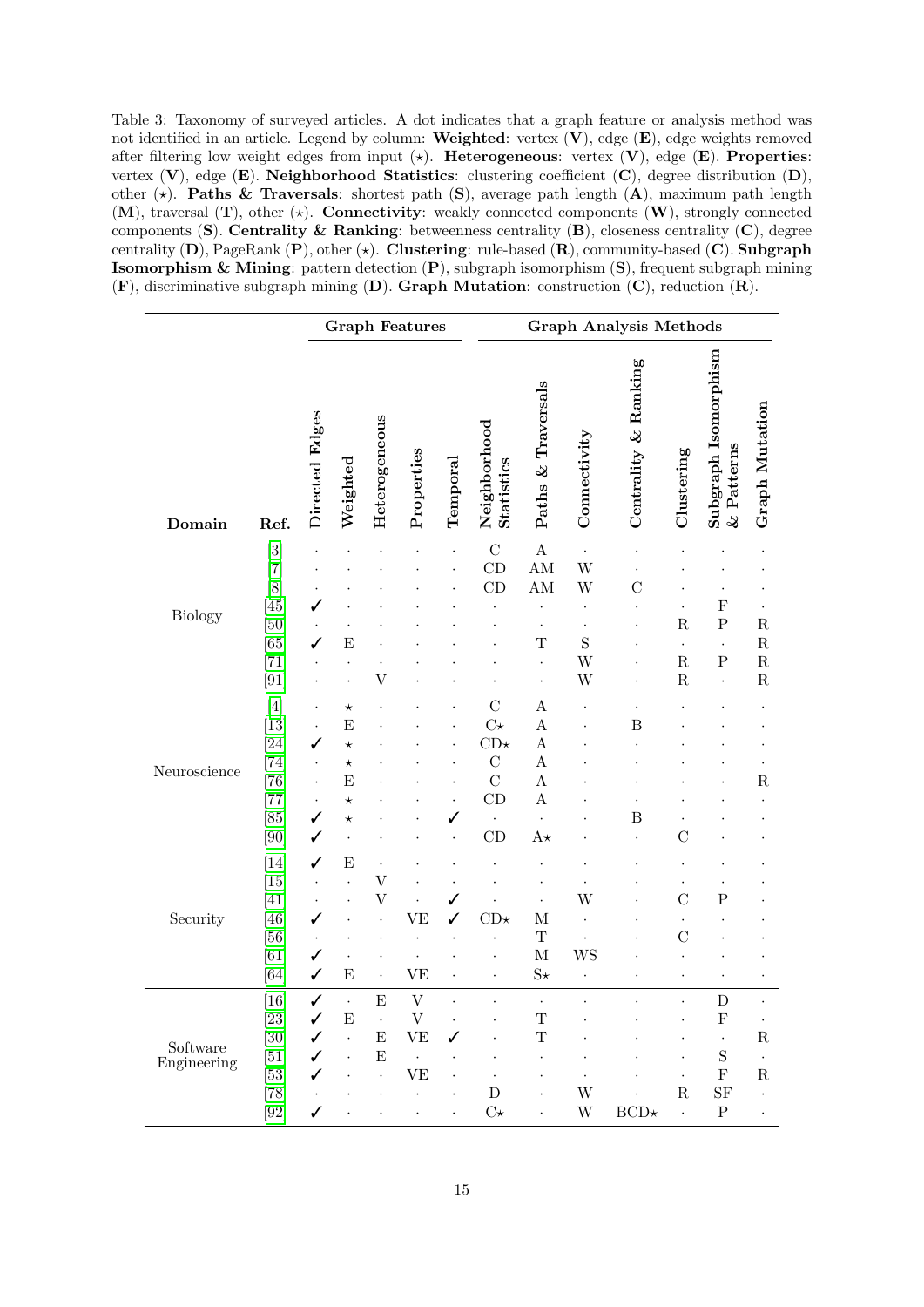|                            |                                                                                                                                                                                                                                                                                                                                                                                                                                                                                                                                                                                                                                                                                                                                                                                                                                                                                                                                                                                                                      | <b>Graph Features</b>                             |                                   |                               |                 |          | <b>Graph Analysis Methods</b>                                                        |                                                                                              |                                            |                                        |                                         |                                         |                                            |
|----------------------------|----------------------------------------------------------------------------------------------------------------------------------------------------------------------------------------------------------------------------------------------------------------------------------------------------------------------------------------------------------------------------------------------------------------------------------------------------------------------------------------------------------------------------------------------------------------------------------------------------------------------------------------------------------------------------------------------------------------------------------------------------------------------------------------------------------------------------------------------------------------------------------------------------------------------------------------------------------------------------------------------------------------------|---------------------------------------------------|-----------------------------------|-------------------------------|-----------------|----------|--------------------------------------------------------------------------------------|----------------------------------------------------------------------------------------------|--------------------------------------------|----------------------------------------|-----------------------------------------|-----------------------------------------|--------------------------------------------|
| Domain                     | Ref.                                                                                                                                                                                                                                                                                                                                                                                                                                                                                                                                                                                                                                                                                                                                                                                                                                                                                                                                                                                                                 | Directed Edges                                    | Weighted                          | Heterogeneous                 | Properties      | Temporal | Neighborhood<br>Statistics                                                           | Paths & Traversals                                                                           | Connectivity                               | Centrality & Ranking                   | Clustering                              | Subgraph Isomorphism<br>& Patterns      | Graph Mutation                             |
| Logistics $\&$<br>Planning | $[9] % \begin{center} % \includegraphics[width=\textwidth]{images/Trigersfig.jpg} % \end{center} % \caption { % Our method can be used for the \textit{excess} and \textit{excess} and \textit{excess} and \textit{excess} and \textit{excess} and \textit{excess} and \textit{excess} and \textit{excess} and \textit{excess} and \textit{excess} and \textit{excess} and \textit{excess} and \textit{excess} and \textit{excess} and \textit{excess} and \textit{excess} and \textit{excess} and \textit{excess} and \textit{excess} and \textit{excess} and \textit{excess} and \textit{excess}$<br>$[19]$<br>[32]<br>[34]<br>$\left[ 35\right]$<br>[66]<br>[67]                                                                                                                                                                                                                                                                                                                                                  | $\checkmark$<br>✓<br>✓<br>$\checkmark$<br>$\cdot$ | $\overline{V}$<br>E               | $\mathbf{V}$<br>V             |                 |          | $CD*$                                                                                | $\mathbf T$<br>T<br>T<br>$\boldsymbol{A}$                                                    |                                            | $\boldsymbol{B}$<br>$\rm BP$<br>$BCD*$ | $\overline{C}$                          |                                         | $\overline{C}$<br>$\mathcal{C}$<br>$\rm R$ |
| Sociology                  | $[43]$<br>$\left[75\right]$<br>[87]<br>[88]                                                                                                                                                                                                                                                                                                                                                                                                                                                                                                                                                                                                                                                                                                                                                                                                                                                                                                                                                                          | ✓<br>✓<br>✓<br>✓                                  | ${\bf E}$<br>$\ddot{\phantom{0}}$ | VE<br>$\overline{\mathbf{V}}$ |                 | ℐ        |                                                                                      | AM                                                                                           | $\ddot{\phantom{0}}$<br>W                  | $P\star$<br>$P\star$<br>$\star$        |                                         |                                         |                                            |
| Psychology                 | [5]<br>$[49]$<br>$[55]$                                                                                                                                                                                                                                                                                                                                                                                                                                                                                                                                                                                                                                                                                                                                                                                                                                                                                                                                                                                              | ✓<br>$\cdot$<br>√                                 |                                   |                               |                 |          | $C\star$<br>$\mathcal{C}$<br>$C\star$                                                | $\mathbf A$<br>AM<br>$\bf A$                                                                 | $\rm S$<br><b>WS</b>                       |                                        |                                         |                                         |                                            |
| Science                    | [28]<br>$[39]$<br>[80]                                                                                                                                                                                                                                                                                                                                                                                                                                                                                                                                                                                                                                                                                                                                                                                                                                                                                                                                                                                               | $\ddot{\phantom{a}}$<br>✓                         | $\mathbf E$                       |                               | V               | ✓<br>✓   | $\mathbf D$                                                                          | $\rm A$                                                                                      |                                            | $\boldsymbol{B}$                       | $\mathcal{C}$<br>$\mathbf R$            | ${\bf P}$                               | $\mathbf R$<br>${\bf R}$                   |
| Chemistry                  | [60]<br>[84]                                                                                                                                                                                                                                                                                                                                                                                                                                                                                                                                                                                                                                                                                                                                                                                                                                                                                                                                                                                                         |                                                   |                                   |                               | VE<br><b>VE</b> |          |                                                                                      |                                                                                              |                                            |                                        |                                         | S<br>S                                  |                                            |
| Finance                    | $[37]$<br>[81]                                                                                                                                                                                                                                                                                                                                                                                                                                                                                                                                                                                                                                                                                                                                                                                                                                                                                                                                                                                                       |                                                   | E                                 |                               |                 | ✓        | $CD*$<br>$CD*$                                                                       | $\mathbf M$<br>$\mathbf A$                                                                   |                                            | $\mathbf D$                            | $\mathcal C$                            |                                         |                                            |
| Linguistics                | $[6] \centering% \includegraphics[width=1.0\textwidth]{figs/fig_0a.pdf} \caption{Schematic plot of the density $a$ in the right panel $1$ and $b$ in the right panel $1$ and $b$ in the right panel $1$ and $b$ in the right panel $1$ and $b$ in the right panel $1$ and $b$ in the right panel $1$. The dashed line shows the density $1$ and $100 $10$ and $100 $10$ respectively.} \label{fig:3}$<br>$[40] \centering% \includegraphics[width=1\textwidth]{Figures/PN1000.pdf} \includegraphics[width=1\textwidth]{Figures/PN1000.pdf} \includegraphics[width=1\textwidth]{Figures/PN1000.pdf} \includegraphics[width=1\textwidth]{Figures/PN1000.pdf} \includegraphics[width=1\textwidth]{Figures/PN1000.pdf} \includegraphics[width=1\textwidth]{Figures/PN1000.pdf} \includegraphics[width=1\textwidth]{Figures/PN1000.pdf} \includegraphics[width=1\textwidth]{Figures/PN1000.pdf} \includegraphics[width=1\textwidth]{Figures/PN1000.pdf} \includegraphics[width=1\textwidth]{Figures/PN1000.pdf} \include$ | ∕                                                 | ${\bf E}$<br><b>VE</b>            | <b>VE</b>                     |                 |          |                                                                                      |                                                                                              |                                            |                                        | $\mathcal{C}$                           | ${\bf F}$                               |                                            |
| Other                      | $[33]$<br>$[42]$<br>$[48]$<br>$[54]$<br>$[70]$<br>$[79]$<br>[89]                                                                                                                                                                                                                                                                                                                                                                                                                                                                                                                                                                                                                                                                                                                                                                                                                                                                                                                                                     | ✓<br>✓<br>✓<br>$\ddot{\phantom{a}}$<br>✓          | $\ensuremath{\mathbf{V}}$         | V<br>V                        |                 |          | $\mathbf D$<br>$\cdot$<br>$\bullet$<br>$D\star$<br>${\rm D}$<br>$\ddot{\phantom{0}}$ | $\cdot$<br>$\boldsymbol{A}$<br>$\mathrm{AM}$<br>$\ddot{\phantom{0}}$<br>$\ddot{\phantom{0}}$ | W<br><b>WS</b><br>$\bullet$<br>$\mathbf S$ | ${\bf P}$<br>$\cdot$<br>$\Box$         | $\mathcal{C}$<br>$\bullet$<br>${\bf R}$ | $\mathbf F$<br>$\bullet$<br>$\mathbf S$ | $\mathbf R$                                |

Table [3:](#page-14-0) Continued.

Finally, we note that two entries in the taxonomy have no associated analysis methods: applications [\[14\]](#page-18-12) and [\[15\]](#page-18-11) in the security domain. As described in Section [5.8,](#page-13-2) these applications use graph analysis methods that do not fit any of the identified classes and are not used by any other application.

# <span id="page-15-0"></span>7 Future Research Directions

Using the analysis of our taxonomy as presented in Section [6,](#page-13-0) we present several directions for future research in the development and tuning of graph analysis systems with a focus on functionality and performance. First, the significant diversity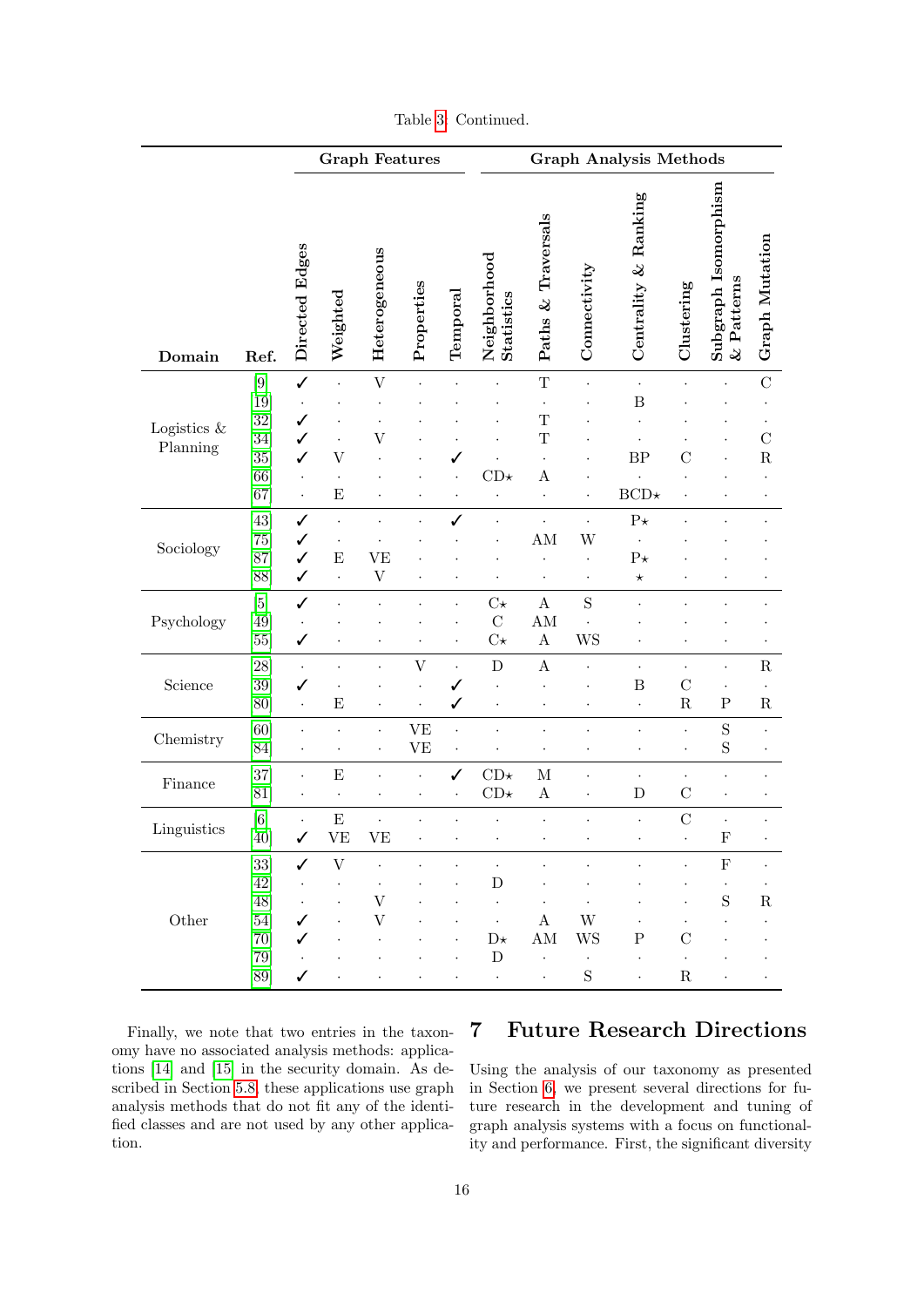|                                 | Total $#$ Applications | # Applications Per Option           |
|---------------------------------|------------------------|-------------------------------------|
| <b>Graph Features</b>           |                        |                                     |
| Directed Edges                  | 31                     | $\sqrt{31}$                         |
| Weighted                        | 19                     | V: 3, E: 12, $\star$ : 5            |
| Heterogeneous                   | 13                     | V: 10, E: 5                         |
| Properties                      | 9                      | V: 9, E: 6                          |
| Temporal                        | 9                      | $\sqrt{2}$ : 9                      |
| Graph Analysis Methods          |                        |                                     |
| Neighborhood Statistics         | 23                     | C: 18, D: 14, $\star$ :10           |
| Paths & Traversals              | 30                     | S: 1, A: 19, M:8, T: 7, $\star$ : 2 |
| Connectivity                    | 15                     | W: 12, S: 6                         |
| Centrality & Ranking            | 13                     | B: 7, C: 3, D: 3, P: 4, $\star$ : 5 |
| Clustering                      | 14                     | R: 6, C: 8                          |
| Subgraph Isomorphism & Patterns | 16                     | P: 5, S: 5, F: 6, D: 1              |
| Graph Mutation                  | 13                     | R: 11, C: 2                         |

<span id="page-16-0"></span>Table 4: Summary of the number of applications that use a given graph feature or analysis method, derived from the taxonomy presented in Table [3.](#page-14-0)

in graph features, analysis methods, and their combinations used in real-world applications suggests a need for graph analysis platforms with support for many classes of graphs and analysis methods. Recent developments of graph analysis platforms have focused on either graph databases (e.g., Neo4j [\[57\]](#page-20-20)) or (parallel) graph processing platforms (Doekemeijer et al. [\[21\]](#page-18-6) surveyed many). Graph databases have extensive support for mutable, heterogeneous property graphs, for path queries, and for pattern matching. In contrast, graph processing platforms typically focus on static graphs and large-scale analytics using methods such as centrality and clustering. We do observe a trend towards bridging this gap, e.g., with Neo4j announcing support for graph algorithms in their database [\[36\]](#page-19-16).

Second, many applications use more than one method of analysis on the same graph, so there is a need for platforms that allow either interactive analysis or workflows of algorithms for batch processing. Typical graph databases already offer this functionality by providing a service that can be interactively queried, but graph processing platforms typically require loading a copy of the graph from disk for each job (i.e., a single algorithm). Future research on graph processing platforms may study the reuse of a graph stored in memory to speed up sequences of jobs, or even multiple algorithms executing in parallel on the same graph. This research, as well as the development of new benchmarks to assess support for graph analysis workflows, may require additional insight in how practitioners use graph analysis platforms (e.g., do they define in advance a set of algorithms to run, or is the selection of analysis methods guided by results of the previous method?)

Third, we observe that many graphs analyzed in practice share a common set of high-level features, as evident from our taxonomy, but that the structural properties of graphs vary widely and are known to impact significantly the performance of graph analysis [\[38\]](#page-19-2). Although some structural characteristics are well-defined, e.g., bipartite graphs, there is not comprehensive set of metrics that captures all structural properties relevant to graph analysis performance. Ongoing work on this topic includes the development of synthetic dataset generators that aim to replicate various structural properties of real-world datasets, e.g., DataSynth [\[68\]](#page-21-19) and Darwini [\[22\]](#page-18-18).

Finally, we find that many surveyed applications operate on small graphs, i.e., under a mil-lion vertices and edges<sup>[8](#page-16-1)</sup>. Most of the larger graphs, i.e., hundreds of millions of edges and more, were found in domains studying digital networks, including social media networks, software engineering networks, and computer security networks. The largest graph we identified is used to identify malware and consists of nearly 1 billion vertices and 37 billion edges [\[15\]](#page-18-11). These findings contradict a recent user study by Sahu et al. [\[73\]](#page-21-20) which found that large-scale graphs are more frequent and can be found across many domains. Possible explana-

<span id="page-16-1"></span><sup>8</sup>Some surveyed articles do not explicitly state the size of their graph, or they present a general solution without a concrete input graph. We have not quantified the precise scales of each application's graph, but draw conclusions based on estimations.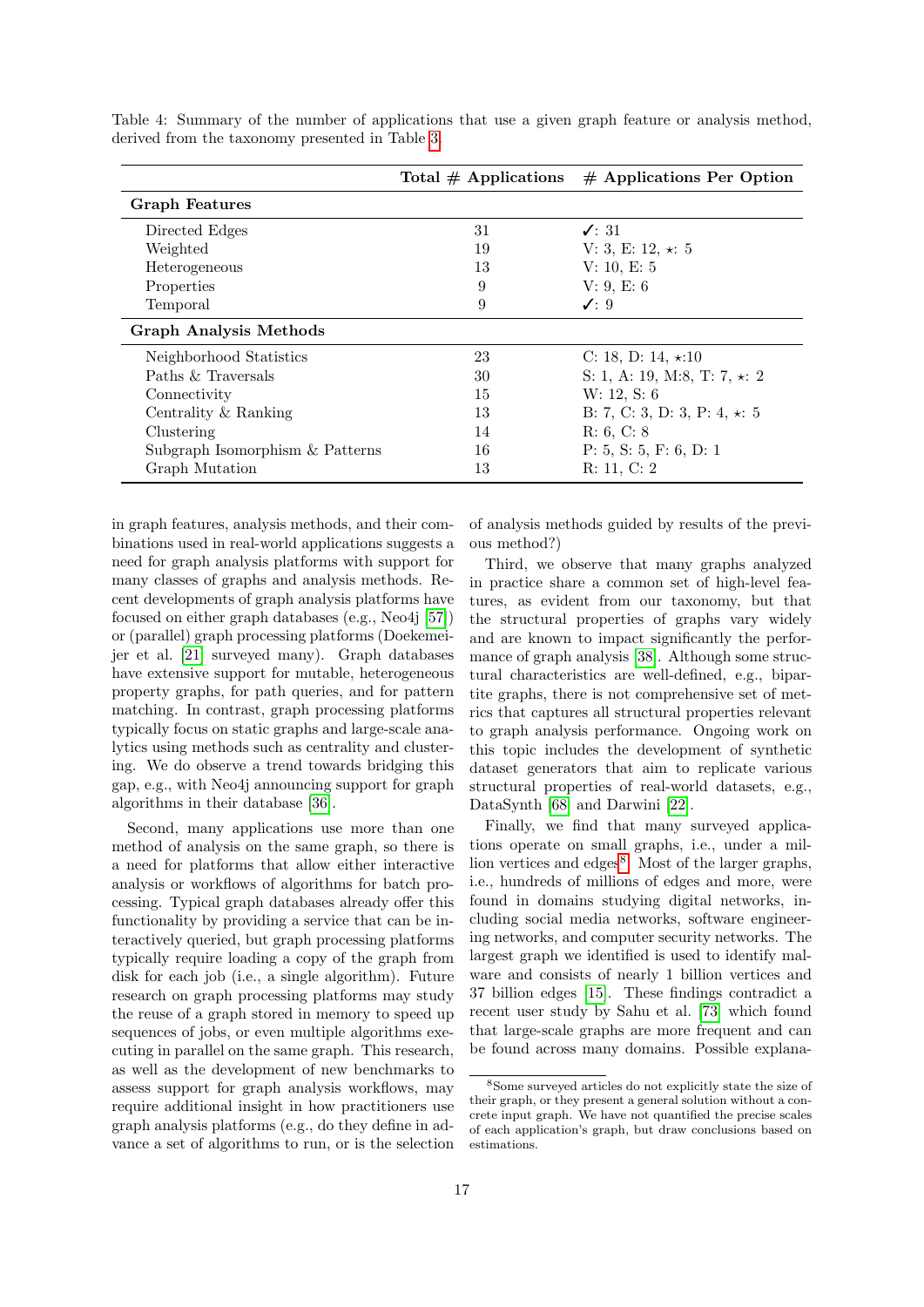tions for this contradiction include the more recent data used by the user study<sup>[9](#page-17-6)</sup>, a potential bias in [\[73\]](#page-21-20) due to surveying users of specific software products (of which many explicitly target large-scale graph analysis), and a disparity between graphs used in academia versus industry.

# 8 Reproducibility

To facilitate the validation and reproduction of our results, we provide the data collected and produced while performing this survey as open-access data [\[31\]](#page-19-17). We provide a complete list of search results obtained via Google Scholar, a shortlist of relevant identified results (see Section [2.2\)](#page-1-2), and the resulting analysis and characterization (see Sections [2.3,](#page-2-2) [6\)](#page-13-0).

# 9 Conclusion

The development and tuning of graph analysis platforms benefits greatly from knowledge of their practical applications. However, such knowledge requires a broad view of graph analysis use cases across many domains and an in-depth view of the datasets and algorithms they use. Earlier work focuses on few applications, provides a high-level view of many applications, or studies in depth a small set of algorithms.

In this work we made a threefold contribution towards gaining insight in the practical use of graph analysis: (i) we defined and applied a systematic method for identifying and selecting relevant literature on graph analysis applications across many domains, (ii) we presented a taxonomy of the graph features and graph analysis methods used in practice, and (iii) we proposed several directions for future research in developing and tuning graph analysis platforms.

Our primary observation is the large diversity in the domains to which the identified applications belong and in the classes of graph features and analysis methods they use. From 5 classes of graph features and 7 classes of analysis methods, each was encountered in at least 15% of surveyed applications. We further observe that most applications use multiple analysis methods and that many

classes of analysis are combined in practice. In contrast, some domains show significant homogeneity, especially neuroscience, a domain that focuses on the analysis of brain networks and has seemingly developed a common set of techniques for analyzing such networks.

We conclude that future research in the development and tuning of graph analysis platforms should focus on integrating support for a wide range of graph features and analysis methods, in contrast to the dichotomy of graph databases and parallel graph processing frameworks that currently exists. Additionally, the combination of multiple analysis methods, interactively or as a workflow, should be further investigated and supported in future systems. Finally, to understand the differences in graphs across domains and their impact on performance, additional research is needed to characterize the structural characteristics of graphs beyond simple structures such as bipartite graphs.

# References

- <span id="page-17-0"></span>[1] T. Aittokallio and B. Schwikowski. Graphbased methods for analysing networks in cell biology. Briefings in bioinformatics, 7(3):243– 255, 2006.
- <span id="page-17-5"></span>[2] A.-L. Barabási and R. Albert. Emergence of scaling in random networks. science, 286(5439):509–512, 1999.
- <span id="page-17-1"></span>[3] A. Barberán, S. T. Bates, E. O. Casamayor, and N. Fierer. Using network analysis to explore co-occurrence patterns in soil microbial communities. The ISME journal, 6(2):343, 2012.
- <span id="page-17-2"></span>[4] F. Bartolomei, I. Bosma, M. Klein, J. C. Baayen, J. C. Reijneveld, T. J. Postma, J. J. Heimans, B. W. van Dijk, J. C. de Munck, A. de Jongh, K. S. Cover, and C. J. Stam. Disturbed functional connectivity in brain tumour patients: Evaluation by graph analysis of synchronization matrices. Clinical Neurophysiology, 117(9):2039 – 2049, 2006.
- <span id="page-17-3"></span>[5] L. Bertola, N. B. Mota, M. Copelli, T. Rivero, B. S. Diniz, M. A. Romano-Silva, S. Ribeiro, and L. F. Malloy-Diniz. Graph analysis of verbal fluency test discriminate between patients with alzheimer's disease, mild cognitive impairment and normal elderly controls. Frontiers in aging neuroscience, 6:185, 2014.
- <span id="page-17-4"></span>[6] C. Biemann. Chinese whispers: an efficient graph clustering algorithm and its application to natural language processing problems.

<span id="page-17-6"></span><sup>&</sup>lt;sup>9</sup>The development of large-scale graph processing platforms did not gain significant traction until the publication of Pregel in 2010 [\[21\]](#page-18-6), so we believe it is feasible that adoption of large-scale graph analysis techniques has increased between the publication of our surveyed articles (many of which appeared before 2010) and the 2017 study by Sahu et al.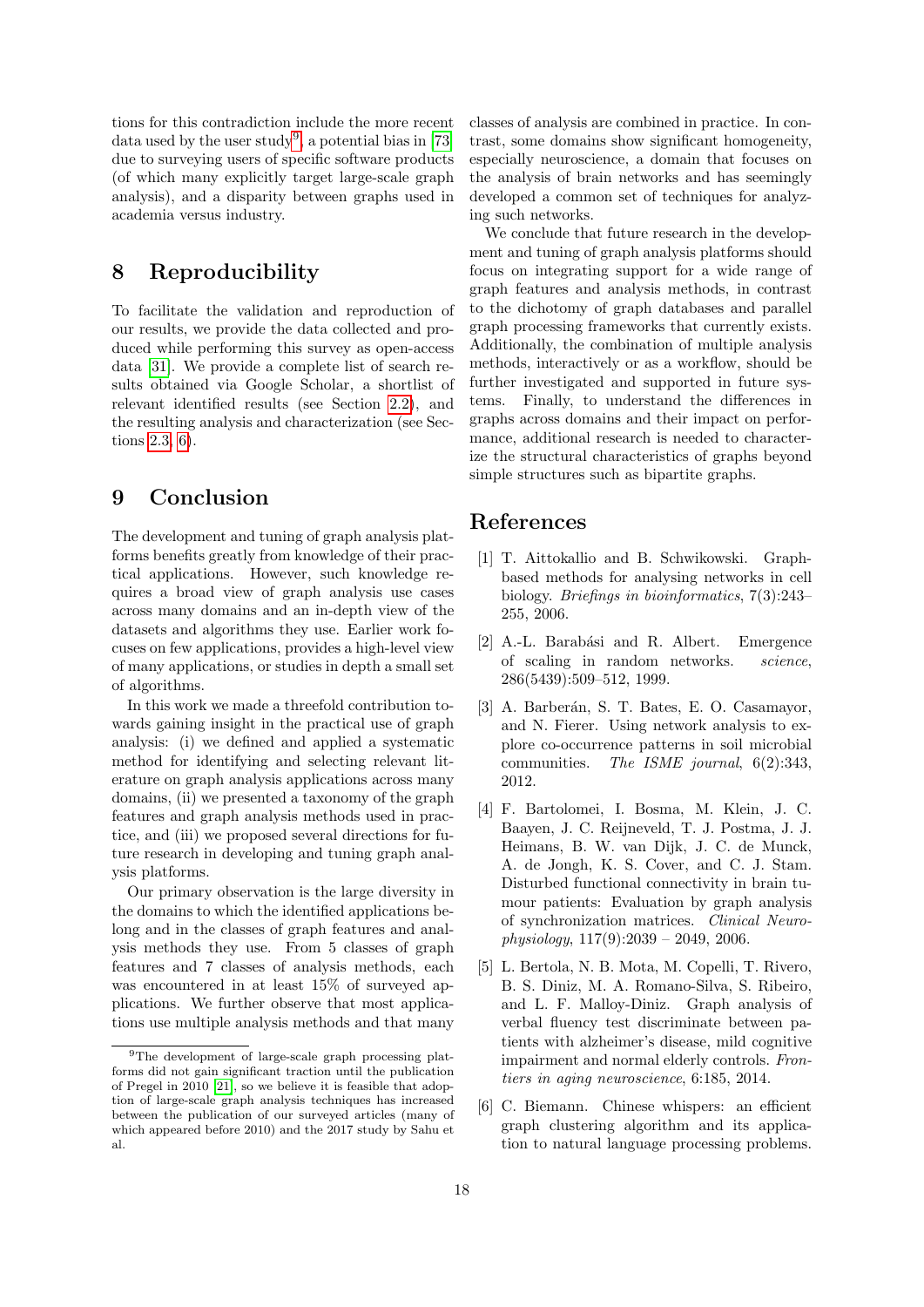In Proceedings of the first workshop on graph based methods for natural language processing, pages 73–80. Association for Computational Linguistics, 2006.

- <span id="page-18-7"></span>[7] C. C. Bilgin, P. Bullough, G. E. Plopper, and B. Yener. Ecm-aware cell-graph mining for bone tissue modeling and classification. Data mining and knowledge discovery, 20(3):416– 438, 2010.
- <span id="page-18-8"></span>[8] C. C. Bilgin, C. Demir, C. Nagi, and B. Yener. Cell-graph mining for breast tissue modeling and classification. In Engineering in Medicine and Biology Society, 2007. EMBS 2007. 29th Annual International Conference of the IEEE, pages 5311–5314. IEEE, 2007.
- <span id="page-18-15"></span>[9] A. Blum and M. L. Furst. Fast planning through planning graph analysis. Artif. Intell., 90(1-2):281–300, 1997.
- <span id="page-18-4"></span>[10] S. Boccaletti, V. Latora, Y. Moreno, M. Chavez, and D.-U. Hwang. Complex networks: Structure and dynamics. Physics reports, 424(4-5):175–308, 2006.
- <span id="page-18-17"></span>[11] A. D. Broido and A. Clauset. Scale-free networks are rare. CoRR, abs/1801.03400, 2018.
- <span id="page-18-0"></span>[12] E. Bullmore and O. Sporns. Complex brain networks: graph theoretical analysis of structural and functional systems. Nature Reviews Neuroscience, 10(3):186, 2009.
- <span id="page-18-9"></span>[13] K. Caeyenberghs, A. Leemans, M. H. Heitger, I. Leunissen, T. Dhollander, S. Sunaert, P. Dupont, and S. P. Swinnen. Graph analysis of functional brain networks for cognitive control of action in traumatic brain injury. Brain, 135(4):1293–1307, 2012.
- <span id="page-18-12"></span>[14] S. Calderara, U. Heinemann, A. Prati, R. Cucchiara, and N. Tishby. Detecting anomalies in people's trajectories using spectral graph analysis. Computer Vision and Image Understanding, 115(8):1099–1111, 2011.
- <span id="page-18-11"></span>[15] D. H. . Chau, C. Nachenberg, J. Wilhelm, A. Wright, and C. Faloutsos. Polonium: Terascale graph mining and inference for malware detection. In Proceedings of the 2011 SIAM International Conference on Data Mining, pages 131–142. SIAM, 2011.
- <span id="page-18-13"></span>[16] H. Cheng, D. Lo, Y. Zhou, X. Wang, and X. Yan. Identifying bug signatures using discriminative graph mining. In Proceedings of the Eighteenth International Symposium on

Software Testing and Analysis, ISSTA 2009, Chicago, IL, USA, July 19-23, 2009, pages 141–152, 2009.

- <span id="page-18-1"></span>[17] D. Conte, P. Foggia, C. Sansone, and M. Vento. Thirty years of graph matching in pattern recognition. International journal of pattern recognition and artificial intelligence, 18(03):265–298, 2004.
- <span id="page-18-5"></span>[18] L. d. F. Costa, O. N. Oliveira Jr, G. Travieso, F. A. Rodrigues, P. R. Villas Boas, L. Antiqueira, M. P. Viana, and L. E. Correa Rocha. Analyzing and modeling real-world phenomena with complex networks: a survey of applications. Advances in Physics, 60(3):329–412, 2011.
- <span id="page-18-16"></span>[19] E. M. Daly and M. Haahr. Social network analysis for routing in disconnected delay-tolerant manets. In Proceedings of the 8th ACM Interational Symposium on Mobile Ad Hoc Networking and Computing, MobiHoc 2007, Montreal, Quebec, Canada, September 9-14, 2007, pages 32–40, 2007.
- <span id="page-18-2"></span>[20] M. Demange, T. Ekim, B. Ries, and C. Tanasescu. On some applications of the selective graph coloring problem. European Journal of Operational Research, 240(2):307–314, 2015.
- <span id="page-18-6"></span>[21] N. Doekemeijer and A. L. Varbanescu. A survey of parallel graph processing frameworks. Delft University of Technology, page 21, 2014.
- <span id="page-18-18"></span>[22] S. Edunov, D. Logothetis, C. Wang, A. Ching, and M. Kabiljo. Darwini: Generating realistic large-scale social graphs. arXiv preprint arXiv:1610.00664, 2016.
- <span id="page-18-14"></span>[23] F. Eichinger, K. Böhm, and M. Huber. Mining edge-weighted call graphs to localise software bugs. In Machine Learning and Knowledge Discovery in Databases, European Conference, ECML/PKDD 2008, Antwerp, Belgium, September 15-19, 2008, Proceedings, Part I, pages 333–348, 2008.
- <span id="page-18-10"></span>[24] F. D. V. Fallani, L. Astolfi, F. Cincotti, D. Mattia, M. G. Marciani, S. Salinari, J. Kurths, S. Gao, A. Cichocki, A. Colosimo, et al. Cortical functional connectivity networks in normal and spinal cord injured patients: evaluation by graph analysis. Human brain mapping, 28(12):1334–1346, 2007.
- <span id="page-18-3"></span>[25] S. Fortunato. Community detection in graphs. Physics reports, 486(3-5):75–174, 2010.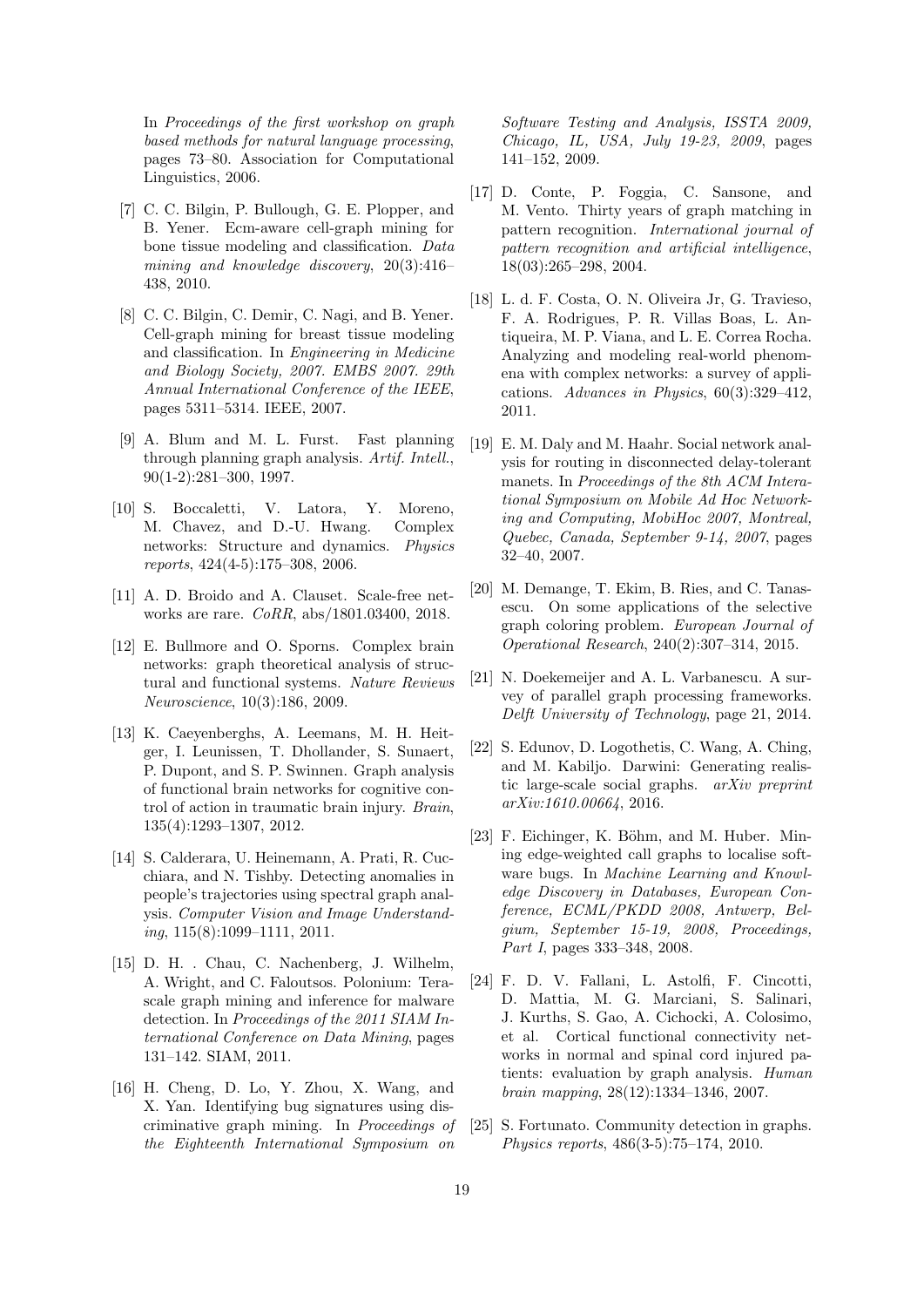- <span id="page-19-15"></span>[26] L. C. Freeman. Centrality in social networks conceptual clarification. Social networks, 1(3):215–239, 1978.
- <span id="page-19-0"></span>[27] R. García-Domenech, J. Gálvez, J. V. de Julián-Ortiz, and L. Pogliani. Some new trends in chemical graph theory. Chemical Reviews, 108(3):1127–1169, 2008.
- <span id="page-19-10"></span>[28] N. Gondal. The local and global structure of knowledge production in an emergent research field: An exponential random graph analysis. Social Networks, 33(1):20–30, 2011.
- <span id="page-19-1"></span>[29] Y. Guo, M. Biczak, A. L. Varbanescu, A. Iosup, C. Martella, and T. L. Willke. How well do graph-processing platforms perform? an empirical performance evaluation and analysis. In Parallel and Distributed Processing Symposium, 2014 IEEE 28th International, pages 395–404. IEEE, 2014.
- <span id="page-19-4"></span>[30] Z. Guo, D. Zhou, H. Lin, M. Yang, F. Long, C. Deng, C. Liu, and L. Zhou. G2: A graph processing system for diagnosing distributed systems. In 2011 USENIX Annual Technical Conference, Portland, OR, USA, June 15-17, 2011, 2011.
- <span id="page-19-17"></span>[31] T. Hegeman and A. Iosup. Dataset for survey on applications of graph analysis. [https:](https://doi.org/10.5281/zenodo.1298640) [//doi.org/10.5281/zenodo.1298640](https://doi.org/10.5281/zenodo.1298640), June 2018.
- <span id="page-19-7"></span>[32] M. Helmert. A planning heuristic based on causal graph analysis. In Proceedings of the Fourteenth International Conference on Automated Planning and Scheduling (ICAPS 2004), June 3-7 2004, Whistler, British Columbia, Canada, pages 161–170, 2004.
- <span id="page-19-14"></span>[33] M. Heydari, R. A. Helal, and K. I. Ghauth. A graph-based web usage mining method considering client side data. In Electrical Engineering and Informatics, 2009. ICEEI'09. International Conference on, volume 1, pages 147– 153. IEEE, 2009.
- <span id="page-19-6"></span>[34] J. Hong. Goal recognition through goal graph analysis. J. Artif. Intell. Res., 15:1–30, 2001.
- <span id="page-19-5"></span>[35] X. Huang, Y. Zhao, C. Ma, J. Yang, X. Ye, and C. Zhang. Trajgraph: A graph-based visual analytics approach to studying urban network centralities using taxi trajectory data. IEEE Trans. Vis. Comput. Graph., 22(1):160–169, 2016.
- <span id="page-19-16"></span>[36] M. Hunger. Proudly Releasing: Efficient Graph Algorithms in Neo4j. [https://neo4j.com/blog/](https://neo4j.com/blog/efficient-graph-algorithms-neo4j/) [efficient-graph-algorithms-neo4j/](https://neo4j.com/blog/efficient-graph-algorithms-neo4j/), August 3, 2017. Accessed: 2018-04-05.
- <span id="page-19-11"></span>[37] G. Iori, G. De Masi, O. V. Precup, G. Gabbi, and G. Caldarelli. A network analysis of the italian overnight money market. Journal of Economic Dynamics and Control, 32(1):259– 278, 2008.
- <span id="page-19-2"></span>[38] A. Iosup, T. Hegeman, W. L. Ngai, S. Heldens, A. Prat-Pérez, T. Manhardto, H. Chafio, M. Capotă, N. Sundaram, M. Anderson, et al. Ldbc graphalytics: A benchmark for largescale graph analysis on parallel and distributed platforms. Proceedings of the VLDB Endowment, 9(13):1317-1328, 2016.
- <span id="page-19-9"></span>[39] M. Jacovi, V. Soroka, G. Gilboa-Freedman, S. Ur, E. Shahar, and N. Marmasse. The chasms of CSCW: a citation graph analysis of the CSCW conference. In Proceedings of the 2006 ACM Conference on Computer Supported Cooperative Work, CSCW 2006, Banff, Alberta, Canada, November 4-8, 2006, pages 289–298, 2006.
- <span id="page-19-12"></span>[40] C. Jiang, F. Coenen, R. Sanderson, and M. Zito. Text classification using graph mining-based feature extraction. In Research and Development in Intelligent Systems XXVI, Incorporating Applications and Innovations in Intelligent Systems XVII, Peterhouse College, Cambridge, UK, 15-17 December 2009, pages 21–34, 2009.
- <span id="page-19-3"></span>[41] N. Jiang, J. Cao, Y. Jin, E. L. Li, and Z. Zhang. Identifying suspicious activities through DNS failure graph analysis. In Proceedings of the 18th annual IEEE International Conference on Network Protocols, ICNP 2010, Kyoto, Japan, 5-8 October, 2010, pages 144– 153, 2010.
- <span id="page-19-13"></span>[42] S. Jiang, C. Bian, X. Ning, and Q. D. Ma. Visibility graph analysis on heartbeat dynamics of meditation training. Applied Physics Letters, 102(25):253702, 2013.
- <span id="page-19-8"></span>[43] A. Khrabrov and G. Cybenko. Discovering influence in communication networks using dynamic graph analysis. In Proceedings of the 2010 IEEE Second International Conference on Social Computing, SocialCom / IEEE International Conference on Privacy, Security, Risk and Trust, PASSAT 2010, Minneapolis,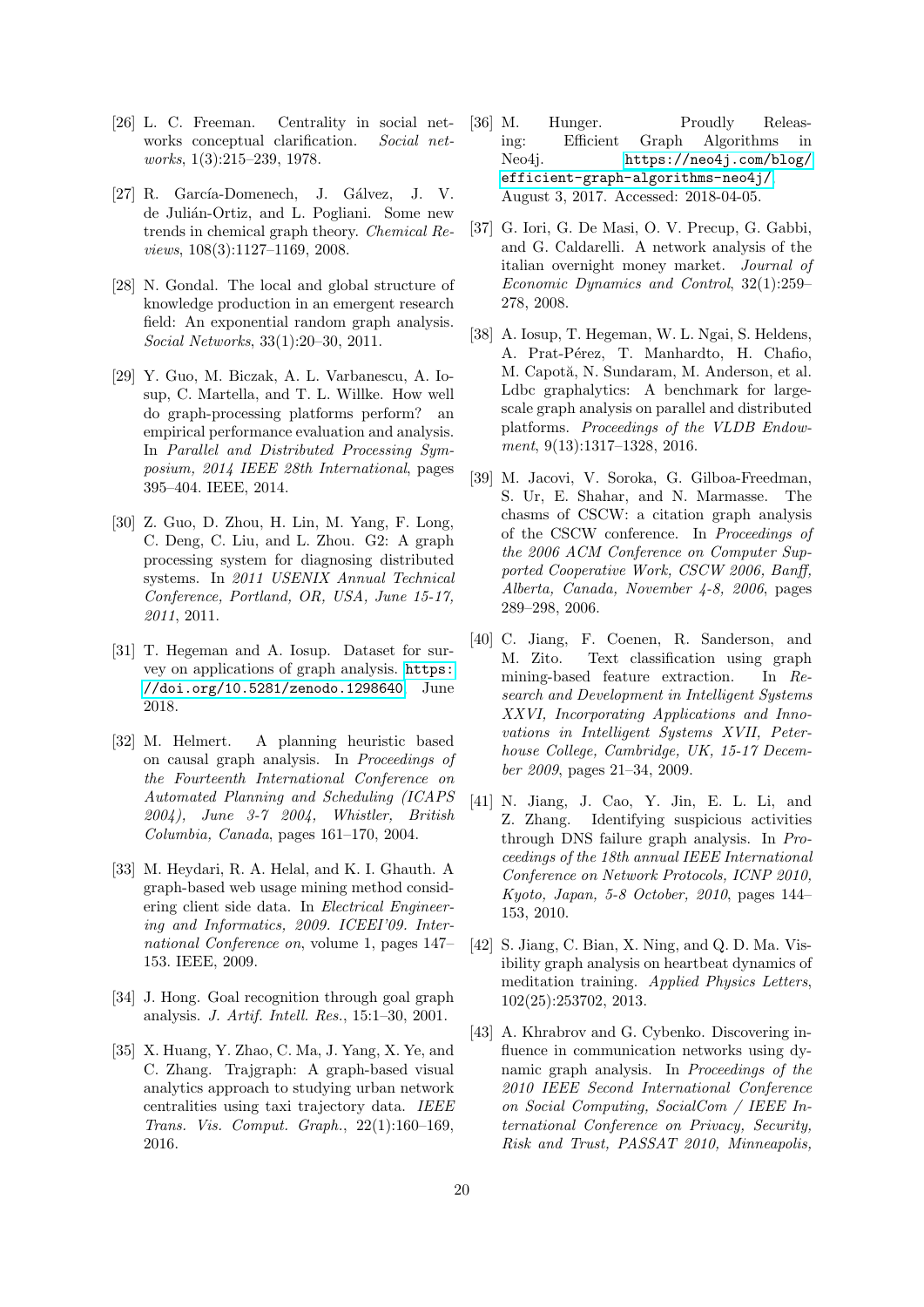Minnesota, USA, August 20-22, 2010, pages 288–294, 2010.

- <span id="page-20-2"></span>[44] B. Kitchenham and S. Charters. Guidelines for performing systematic literature reviews in software engineering. Technical report, Keele University and Durham University Joint Report, 2007.
- <span id="page-20-4"></span>[45] M. Koyutürk, A. Grama, and W. Szpankowski. An efficient algorithm for detecting frequent subgraphs in biological networks. Bioinformat $ics, 20(suppl_1):i200-i207, 2004.$
- <span id="page-20-7"></span>[46] B. J. Kwon, J. Mondal, J. Jang, L. Bilge, and T. Dumitras. The dropper effect: Insights into malware distribution with downloader graph analytics. In Proceedings of the 22nd ACM SIGSAC Conference on Computer and Communications Security, Denver, CO, USA, October 12-6, 2015, pages 1118–1129, 2015.
- <span id="page-20-17"></span>[47] V. Latora and M. Marchiori. Efficient behavior of small-world networks. Physical review letters, 87(19):198701, 2001.
- <span id="page-20-14"></span>[48] K.-Y. Lee, O.-H. Kwon, J.-Y. Lee, and T.- W. Kim. A hybrid approach to geometric constraint solving with graph analysis and reduction. Advances in Engineering Software,  $34(2):103 - 113, 2003.$
- <span id="page-20-12"></span>[49] A. J. Lerner, P. K. Ogrocki, and P. J. Thomas. Network graph analysis of category fluency testing. Cognitive and Behavioral Neurology, 22(1):45–52, 2009.
- <span id="page-20-3"></span>[50] X.-L. Li, C.-S. Foo, S.-H. Tan, and S.-K. Ng. Interaction graph mining for protein complexes using local clique merging. Genome Informatics, 16(2):260–269, 2005.
- <span id="page-20-10"></span>[51] C. Liu, C. Chen, J. Han, and P. S. Yu. GPLAG: detection of software plagiarism by program dependence graph analysis. In Proceedings of the Twelfth ACM SIGKDD International Conference on Knowledge Discovery and Data Mining, Philadelphia, PA, USA, August 20-23, 2006, pages 872–881, 2006.
- <span id="page-20-1"></span>[52] G. Malewicz, M. H. Austern, A. J. Bik, J. C. Dehnert, I. Horn, N. Leiser, and G. Czajkowski. Pregel: a system for large-scale graph processing. In Proceedings of the 2010 ACM SIGMOD International Conference on Management of data, pages 135–146. ACM, 2010.
- <span id="page-20-9"></span>[53] E. K. Maxwell, G. Back, and N. Ramakrishnan. Diagnosing memory leaks using graph

mining on heap dumps. In *Proceedings of* the 16th ACM SIGKDD International Conference on Knowledge Discovery and Data Mining, Washington, DC, USA, July 25-28, 2010, pages 115–124, 2010.

- <span id="page-20-15"></span>[54] B. J. Mirza, B. J. Keller, and N. Ramakrishnan. Studying recommendation algorithms by graph analysis. J. Intell. Inf. Syst.,  $20(2):131-$ 160, 2003.
- <span id="page-20-11"></span>[55] N. B. Mota, R. Furtado, P. P. Maia, M. Copelli, and S. Ribeiro. Graph analysis of dream reports is especially informative about psychosis. Scientific reports, 4:3691, 2014.
- <span id="page-20-8"></span>[56] S. Nagaraja, P. Mittal, C. Hong, M. Caesar, and N. Borisov. Botgrep: Finding P2P bots with structured graph analysis. In 19th USENIX Security Symposium, Washington, DC, USA, August 11-13, 2010, Proceedings, pages 95–110, 2010.
- <span id="page-20-20"></span>[57] Neo4j, Inc. The Neo4j Graph Platform. <https://neo4j.com/>. Accessed: 2018-04-05.
- <span id="page-20-16"></span>[58] M. E. Newman. Scientific collaboration networks. ii. shortest paths, weighted networks, and centrality. Physical review E, 64(1):016132, 2001.
- <span id="page-20-18"></span>[59] M. E. Newman. Assortative mixing in networks. Physical review letters, 89(20):208701, 2002.
- <span id="page-20-13"></span>[60] S. Nijssen and J. N. Kok. Frequent graph mining and its application to molecular databases. In Systems, Man and Cybernetics, 2004 IEEE International Conference on, volume 5, pages 4571–4577. IEEE, 2004.
- <span id="page-20-6"></span>[61] S. Noel and S. Jajodia. Metrics suite for network attack graph analytics. In Cyber and Information Security Research Conference, CISR '14, Oak Ridge, TN, USA, April 8-10, 2014, pages 5–8, 2014.
- <span id="page-20-19"></span>[62] L. Page, S. Brin, R. Motwani, and T. Winograd. The pagerank citation ranking: Bringing order to the web. Technical report, Stanford InfoLab, 1999.
- <span id="page-20-0"></span>[63] B. Peng, L. Zhang, and D. Zhang. A survey of graph theoretical approaches to image segmentation. Pattern Recognition, 46(3):1020–1038, 2013.
- <span id="page-20-5"></span>[64] C. A. Phillips and L. P. Swiler. A graph-based system for network-vulnerability analysis. In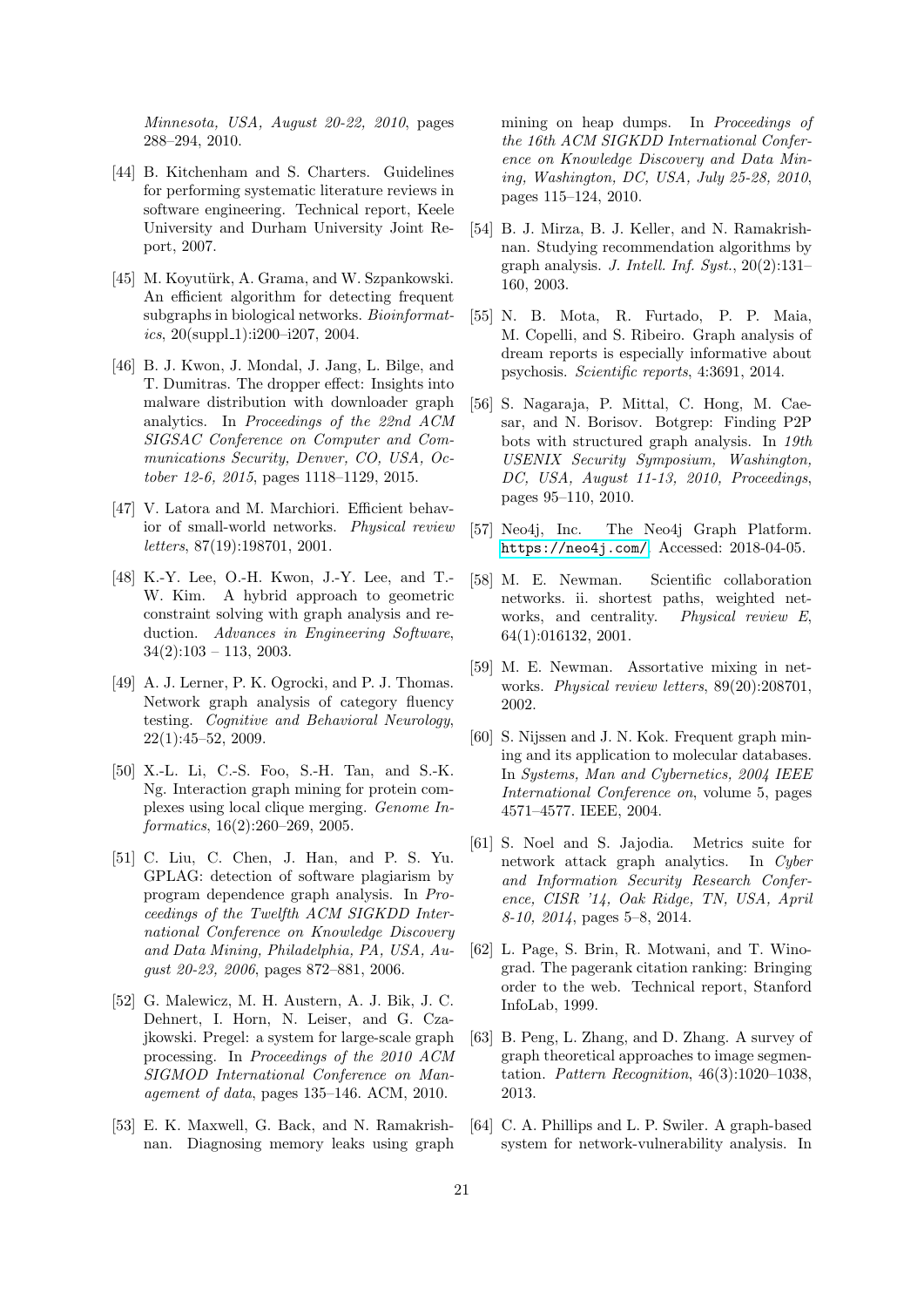Proceedings of the 1998 Workshop on New Security Paradigms, Charlottsville, VA, USA, September 22-25, 1998, pages 71–79, 1998.

- <span id="page-21-2"></span>[65] A. Pinna, N. Soranzo, and A. de la Fuente. From knockouts to networks: Establishing direct cause-effect relationships through graph analysis. PLOS ONE, 5(10):1–8, 10 2010.
- <span id="page-21-11"></span>[66] S. Porta, P. Crucitti, and V. Latora. The network analysis of urban streets: a dual approach. Physica A: Statistical Mechanics and its Applications, 369(2):853–866, 2006.
- <span id="page-21-10"></span>[67] S. Porta, P. Crucitti, and V. Latora. The network analysis of urban streets: a primal approach. Environment and Planning B: planning and design, 33(5):705–725, 2006.
- <span id="page-21-19"></span>[68] A. Prat-Pérez, J. Guisado-Gámez, X. F. Salas, P. Koupy, S. Depner, and D. B. Bartolini. Towards a property graph generator for benchmarking. In Proceedings of the Fifth International Workshop on Graph Data-management Experiences & Systems, page 6. ACM, 2017.
- <span id="page-21-0"></span>[69] T. Reps. Program analysis via graph reachability1. Information and software technology, 40(11-12):701–726, 1998.
- <span id="page-21-16"></span>[70] M. A. Rodriguez. A graph analysis of the linked data cloud. CoRR, abs/0903.0194, 2009.
- <span id="page-21-3"></span>[71] L. Royer, M. Reimann, B. Andreopoulos, and M. Schroeder. Unraveling protein networks with power graph analysis. PLOS Computational Biology, 4(7):1–17, 07 2008.
- <span id="page-21-18"></span>[72] M. Rubinov and O. Sporns. Complex network measures of brain connectivity: uses and interpretations. Neuroimage, 52(3):1059–1069, 2010.
- <span id="page-21-20"></span>[73] S. Sahu, A. Mhedhbi, S. Salihoglu, J. Lin, and M. T.  $\ddot{O}$ zsu. The ubiquity of large graphs and surprising challenges of graph processing. Proceedings of the VLDB Endowment, 11(4), 2017.
- <span id="page-21-5"></span>[74] E. J. Sanz-Arigita, M. M. Schoonheim, J. S. Damoiseaux, S. A. R. B. Rombouts, E. Maris, F. Barkhof, P. Scheltens, and C. J. Stam. Loss of small-world networks in alzheimer's disease: Graph analysis of fmri resting-state functional connectivity. PLOS ONE, 5(11):1–14, 11 2010.
- <span id="page-21-12"></span>[75] M. F. Schwartz and D. C. M. Wood. Discovering shared interests using graph analysis. Commun. ACM, 36(8):78–89, 1993.
- <span id="page-21-7"></span>[76] C. Stam, W. De Haan, A. Daffertshofer, B. Jones, I. Manshanden, A.-M. van Cappellen van Walsum, T. Montez, J. Verbunt, J. De Munck, B. Van Dijk, et al. Graph theoretical analysis of magnetoencephalographic functional connectivity in alzheimer's disease. Brain, 132(1):213–224, 2008.
- <span id="page-21-6"></span>[77] K. Supekar, V. Menon, D. Rubin, M. Musen, and M. D. Greicius. Network analysis of intrinsic functional brain connectivity in alzheimer's disease. PLoS computational biology, 4(6):e1000100, 2008.
- <span id="page-21-9"></span>[78] D. Surian, D. Lo, and E. Lim. Mining collaboration patterns from a large developer network. In 17th Working Conference on Reverse Engineering, WCRE 2010, 13-16 October 2010, Beverly, MA, USA, pages 269–273, 2010.
- <span id="page-21-17"></span>[79] L. Telesca and M. Lovallo. Analysis of seismic sequences by using the method of visibility graph. EPL (Europhysics Letters), 97(5):50002, 2012.
- <span id="page-21-13"></span>[80] G. Tsatsaronis, I. Varlamis, S. Torge, M. Reimann, K. Nørvåg, M. Schroeder, and M. Zschunke. How to become a group leader? or modeling author types based on graph mining. In Research and Advanced Technology for Digital Libraries - International Conference on Theory and Practice of Digital Libraries, TPDL 2011, Berlin, Germany, September 26- 28, 2011. Proceedings, pages 15–26, 2011.
- <span id="page-21-15"></span>[81] N. Wang, D. Li, and Q. Wang. Visibility graph analysis on quarterly macroeconomic series of china based on complex network theory. Physica A: Statistical Mechanics and its Applications, 391(24):6543–6555, 2012.
- <span id="page-21-4"></span>[82] D. J. Watts and S. H. Strogatz. Collective dynamics of small-worldnetworks. nature, 393(6684):440, 1998.
- <span id="page-21-1"></span>[83] J. Webster and R. T. Watson. Analyzing the past to prepare for the future: Writing a literature review. MIS Quarterly, 26(2), 2002.
- <span id="page-21-14"></span>[84] J. K. Wegner, H. Fröhlich, H. M. Mielenz, and A. Zell. Data and graph mining in chemical space for adme and activity data sets. Molecular Informatics, 25(3):205–220, 2006.
- <span id="page-21-8"></span>[85] C. Wilke, G. Worrell, and B. He. Graph analysis of epileptogenic networks in human partial epilepsy. Epilepsia, 52(1):84–93, 2011.